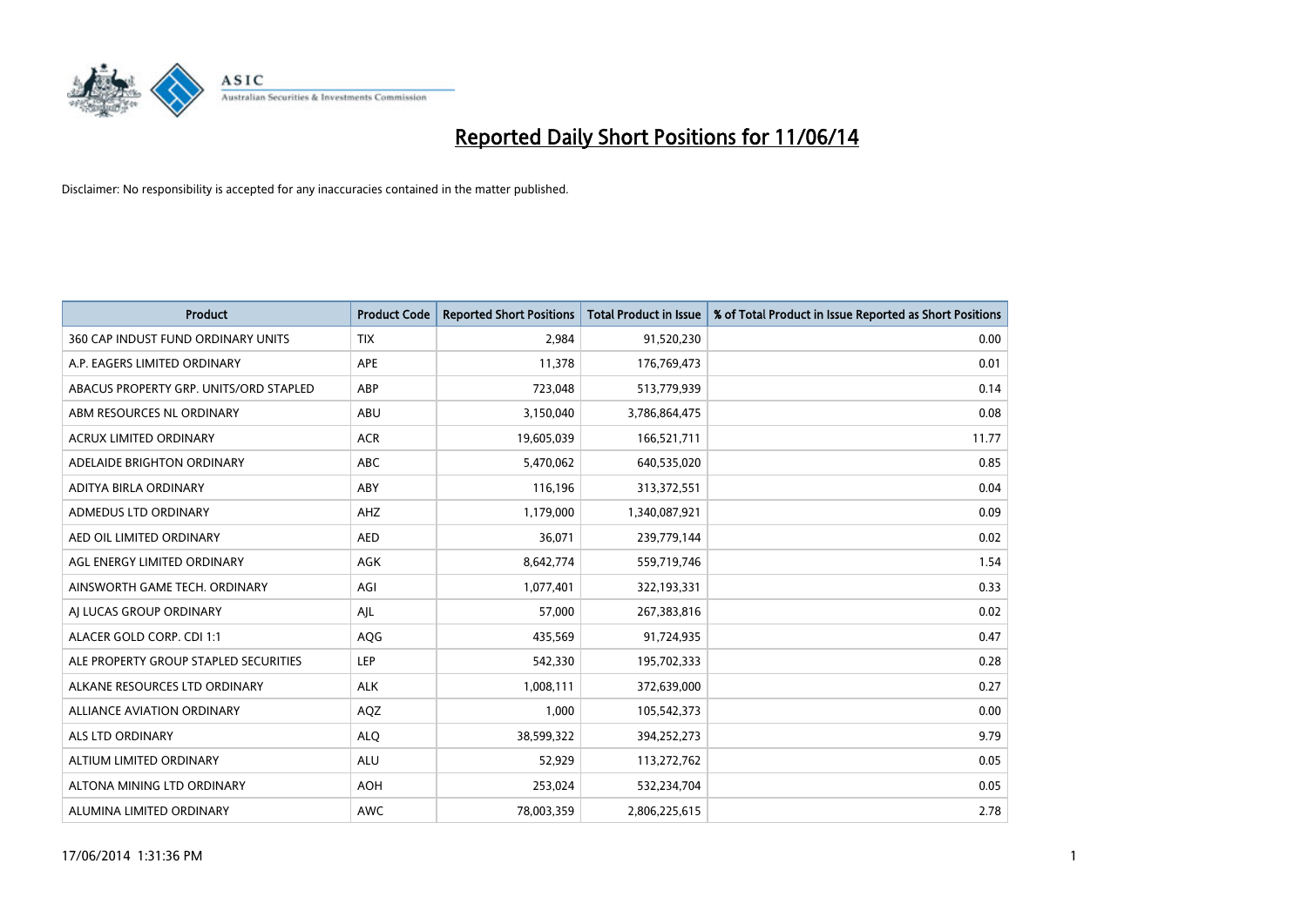

| <b>Product</b>                          | <b>Product Code</b> | <b>Reported Short Positions</b> | Total Product in Issue | % of Total Product in Issue Reported as Short Positions |
|-----------------------------------------|---------------------|---------------------------------|------------------------|---------------------------------------------------------|
| AMALGAMATED HOLDINGS ORDINARY           | <b>AHD</b>          | 2,491                           | 157,859,301            | 0.00                                                    |
| AMCOM TELECOMM. ORDINARY                | AMM                 | 2,132,247                       | 245,322,894            | 0.87                                                    |
| AMCOR LIMITED ORDINARY                  | <b>AMC</b>          | 6,927,443                       | 1,206,684,923          | 0.57                                                    |
| AMP CAPITAL CHINA ORDINARY UNITS        | AGF                 | 2,413,808                       | 374,593,484            | 0.64                                                    |
| AMP LIMITED ORDINARY                    | AMP                 | 37,935,426                      | 2,957,737,964          | 1.28                                                    |
| ANSELL LIMITED ORDINARY                 | <b>ANN</b>          | 5,709,957                       | 152,937,881            | 3.73                                                    |
| ANTARES ENERGY LTD ORDINARY             | AZZ                 | 461,575                         | 255,000,000            | 0.18                                                    |
| ANZ BANKING GRP LTD ORDINARY            | ANZ                 | 11,972,220                      | 2,744,135,231          | 0.44                                                    |
| APA GROUP STAPLED SECURITIES            | <b>APA</b>          | 20,899,996                      | 835,750,807            | 2.50                                                    |
| APN NEWS & MEDIA ORDINARY               | <b>APN</b>          | 3,648,822                       | 1,029,041,356          | 0.35                                                    |
| AQUARIUS PLATINUM. ORDINARY             | <b>AOP</b>          | 2,908,947                       | 1,464,310,359          | 0.20                                                    |
| AQUILA RESOURCES ORDINARY               | <b>AQA</b>          | 5,571,970                       | 411,804,442            | 1.35                                                    |
| ARAFURA RESOURCE LTD ORDINARY           | <b>ARU</b>          | $\overline{2}$                  | 441,270,644            | 0.00                                                    |
| ARB CORPORATION ORDINARY                | ARP                 | 1,943,393                       | 72,493,302             | 2.68                                                    |
| ARDENT LEISURE GROUP STAPLED SECURITIES | AAD                 | 6,355,053                       | 405,055,708            | 1.57                                                    |
| ARENA REIT. ORDINARY UNITS              | ARF                 | 7,000                           | 211,495,653            | 0.00                                                    |
| ARISTOCRAT LEISURE ORDINARY             | ALL                 | 8,293,895                       | 551,418,047            | 1.50                                                    |
| ARRIUM LTD ORDINARY                     | ARI                 | 20,772,730                      | 1,366,183,142          | 1.52                                                    |
| ASCIANO LIMITED ORDINARY                | <b>AIO</b>          | 10,560,973                      | 975,385,664            | 1.08                                                    |
| ASG GROUP LIMITED ORDINARY              | ASZ                 | 568,838                         | 206,720,839            | 0.28                                                    |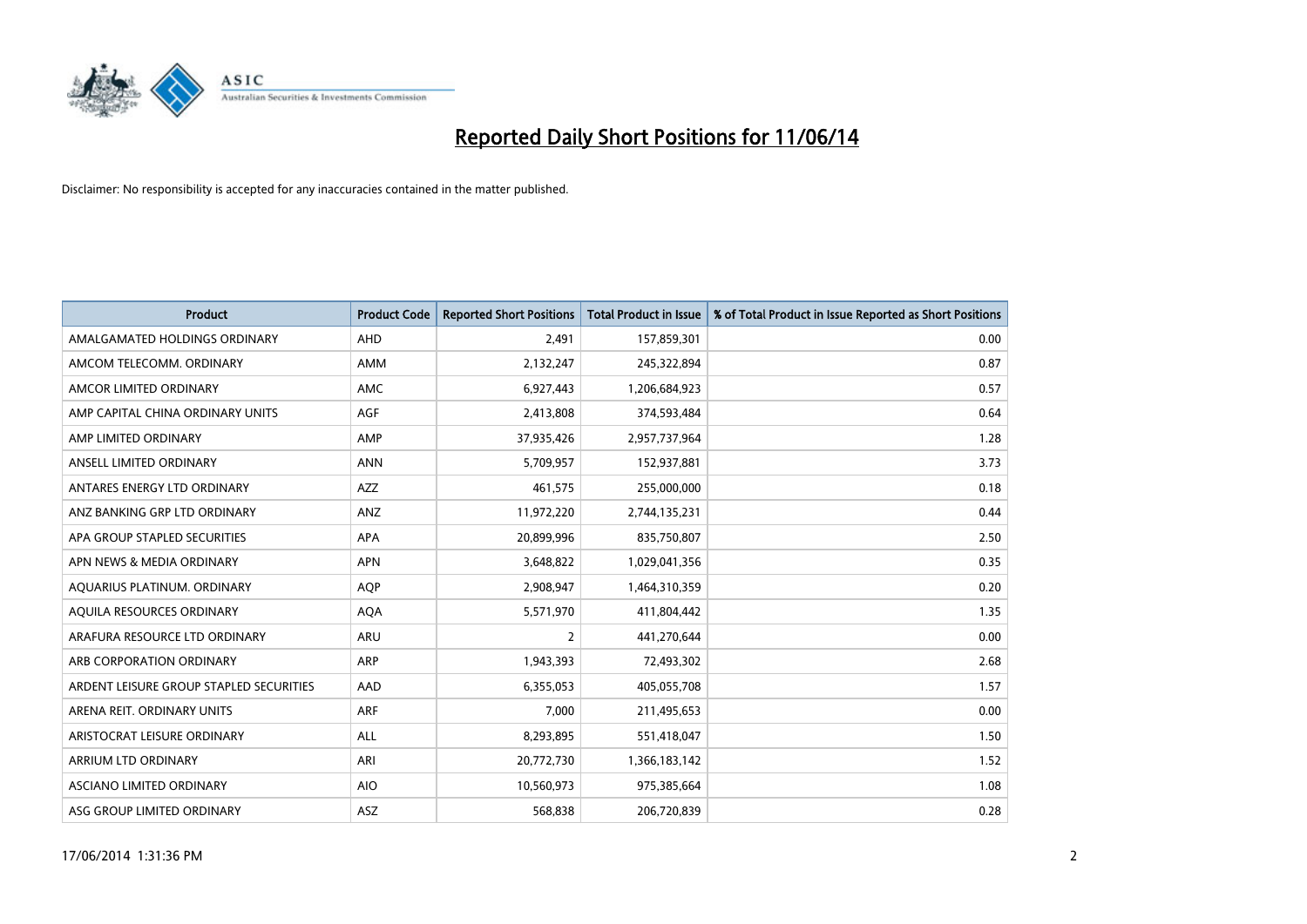

| <b>Product</b>                            | <b>Product Code</b> | <b>Reported Short Positions</b> | Total Product in Issue | % of Total Product in Issue Reported as Short Positions |
|-------------------------------------------|---------------------|---------------------------------|------------------------|---------------------------------------------------------|
| ASPEN GROUP ORD/UNITS STAPLED             | <b>APZ</b>          | 19,153                          | 119,948,774            | 0.02                                                    |
| ASTRO JAP PROP GROUP STAPLED US PROHIBIT. | AJA                 | 27,534                          | 67,211,752             | 0.04                                                    |
| ASX LIMITED ORDINARY                      | ASX                 | 5,210,454                       | 193,595,162            | 2.69                                                    |
| ATLAS IRON LIMITED ORDINARY               | <b>AGO</b>          | 86,090,743                      | 915,496,158            | 9.40                                                    |
| ATRUM COAL NL ORDINARY                    | <b>ATU</b>          | 342,777                         | 76,305,842             | 0.45                                                    |
| AUCKLAND INTERNATION ORDINARY             | AIA                 | 3,669                           | 1,190,484,097          | 0.00                                                    |
| AURIZON HOLDINGS LTD ORDINARY             | AZJ                 | 34,385,896                      | 2,137,284,503          | 1.61                                                    |
| AURORA OIL & GAS ORDINARY                 | <b>AUT</b>          | 1,151,994                       | 448,785,778            | 0.26                                                    |
| AUSDRILL LIMITED ORDINARY                 | <b>ASL</b>          | 27,499,514                      | 312,277,224            | 8.81                                                    |
| AUSENCO LIMITED ORDINARY                  | AAX                 | 3,765,757                       | 168,449,799            | 2.24                                                    |
| AUSTAL LIMITED ORDINARY                   | ASB                 | 169,816                         | 346,379,377            | 0.05                                                    |
| AUSTBROKERS HOLDINGS ORDINARY             | <b>AUB</b>          | 43,957                          | 59,955,596             | 0.07                                                    |
| AUSTIN ENGINEERING ORDINARY               | ANG                 | 1,161,969                       | 84,274,004             | 1.38                                                    |
| AUSTRALAND PROPERTY STAPLED SECURITY      | <b>ALZ</b>          | 675,958                         | 578,984,528            | 0.12                                                    |
| AUSTRALIAN AGRICULT, ORDINARY             | AAC                 | 3,500,226                       | 532,474,721            | 0.66                                                    |
| AUSTRALIAN EDUCATION UNITS                | <b>AEU</b>          | 13                              | 205,069,661            | 0.00                                                    |
| AUSTRALIAN FOUNDAT. ORDINARY              | AFI                 | 100                             | 1,049,055,166          | 0.00                                                    |
| AUSTRALIAN INFR LTD ORDINARY              | <b>AIX</b>          | 14,364                          | 620,733,944            | 0.00                                                    |
| AUSTRALIAN PHARM, ORDINARY                | API                 | 10,735,423                      | 488,115,883            | 2.20                                                    |
| AUTOMOTIVE HOLDINGS ORDINARY              | <b>AHE</b>          | 192,764                         | 306,437,941            | 0.06                                                    |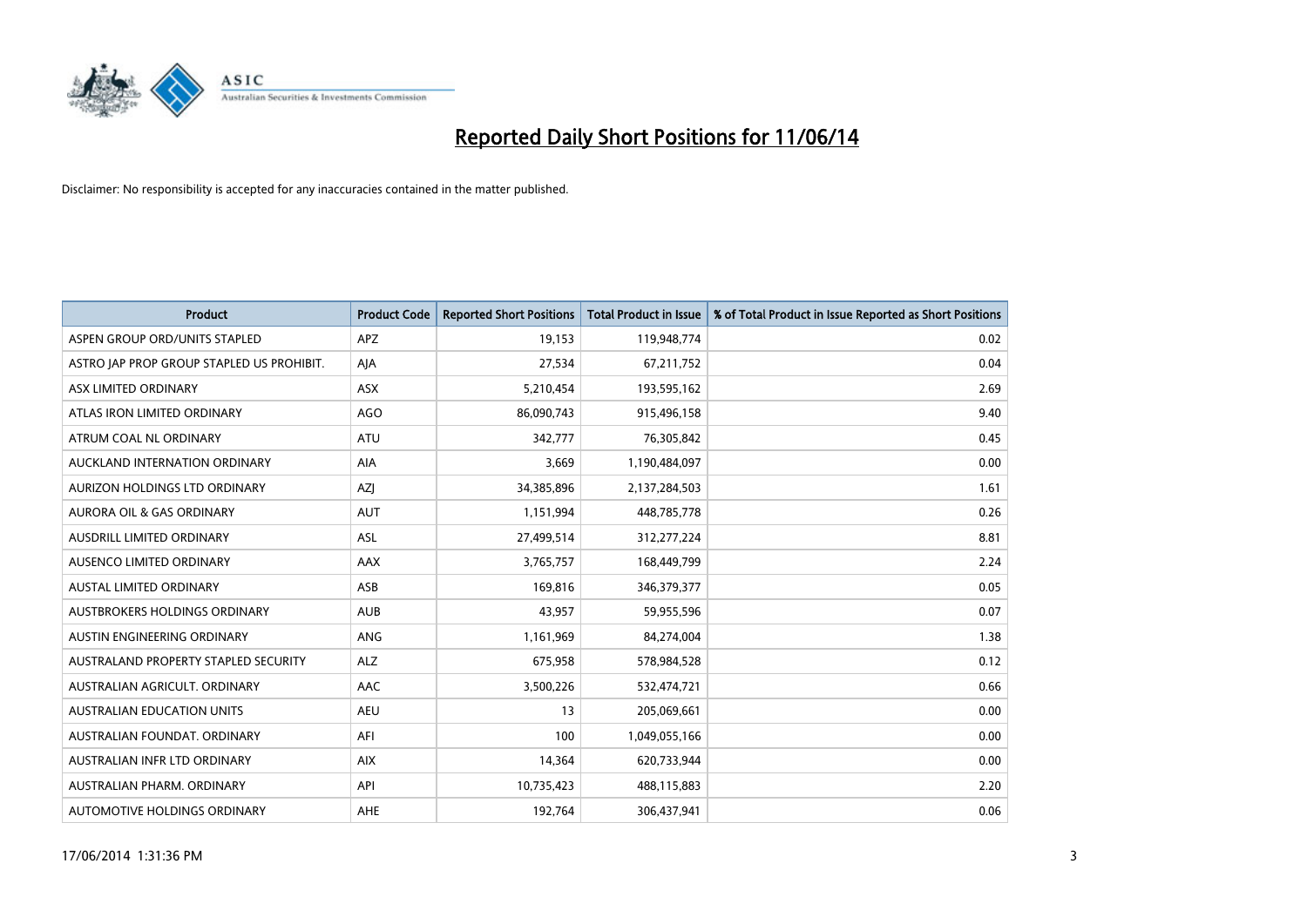

| <b>Product</b>                       | <b>Product Code</b> | <b>Reported Short Positions</b> | <b>Total Product in Issue</b> | % of Total Product in Issue Reported as Short Positions |
|--------------------------------------|---------------------|---------------------------------|-------------------------------|---------------------------------------------------------|
| AVEO GROUP STAPLED SECURITIES        | <b>AOG</b>          | 10,522,189                      | 500,111,460                   | 2.10                                                    |
| AWE LIMITED ORDINARY                 | <b>AWE</b>          | 2,362,956                       | 522,696,385                   | 0.45                                                    |
| <b>AZONTO PET LTD ORDINARY</b>       | <b>APY</b>          | $\mathbf{1}$                    | 1,158,625,100                 | 0.00                                                    |
| AZUMAH RESOURCES ORDINARY            | <b>AZM</b>          | $\mathbf{1}$                    | 356,189,096                   | 0.00                                                    |
| <b>BANDANNA ENERGY ORDINARY</b>      | <b>BND</b>          | 23,973,813                      | 528,481,199                   | 4.54                                                    |
| BANK OF QUEENSLAND. ORDINARY         | <b>BOQ</b>          | 1,670,364                       | 362,516,534                   | 0.46                                                    |
| <b>BANNERMAN RESOURCES ORDINARY</b>  | <b>BMN</b>          | 224,949                         | 324,938,790                   | 0.07                                                    |
| <b>BASE RES LIMITED ORDINARY</b>     | <b>BSE</b>          | 5,528,627                       | 561,840,029                   | 0.98                                                    |
| <b>BATHURST RES LTD. ORDINARY</b>    | <b>BRL</b>          | 6,999,540                       | 944,931,961                   | 0.74                                                    |
| <b>BC IRON LIMITED ORDINARY</b>      | <b>BCI</b>          | 3,447,621                       | 124,028,630                   | 2.78                                                    |
| BEACH ENERGY LIMITED ORDINARY        | <b>BPT</b>          | 16,015,222                      | 1,291,666,518                 | 1.24                                                    |
| BEADELL RESOURCE LTD ORDINARY        | <b>BDR</b>          | 30,403,439                      | 791,657,280                   | 3.84                                                    |
| BEGA CHEESE LTD ORDINARY             | <b>BGA</b>          | 708,801                         | 152,245,802                   | 0.47                                                    |
| BENDIGO AND ADELAIDE ORDINARY        | <b>BEN</b>          | 11,661,032                      | 433,908,388                   | 2.69                                                    |
| BENITEC BIOPHARMA ORDINARY           | <b>BLT</b>          | 67,250                          | 114,898,793                   | 0.06                                                    |
| BENTHAM IMF LTD ORDINARY             | <b>IMF</b>          | 4,406,603                       | 165,370,269                   | 2.66                                                    |
| BERKELEY RESOURCES ORDINARY          | <b>BKY</b>          | 203,338                         | 180,361,323                   | 0.11                                                    |
| BETASHARES ASX RES ETF UNITS         | <b>ORE</b>          | 517,432                         | 2,922,150                     | 17.71                                                   |
| <b>BHP BILLITON LIMITED ORDINARY</b> | <b>BHP</b>          | 10,685,778                      | 3,211,691,105                 | 0.33                                                    |
| <b>BIGAIR GROUP LIMITED ORDINARY</b> | BGL                 | 43,660                          | 172,872,340                   | 0.03                                                    |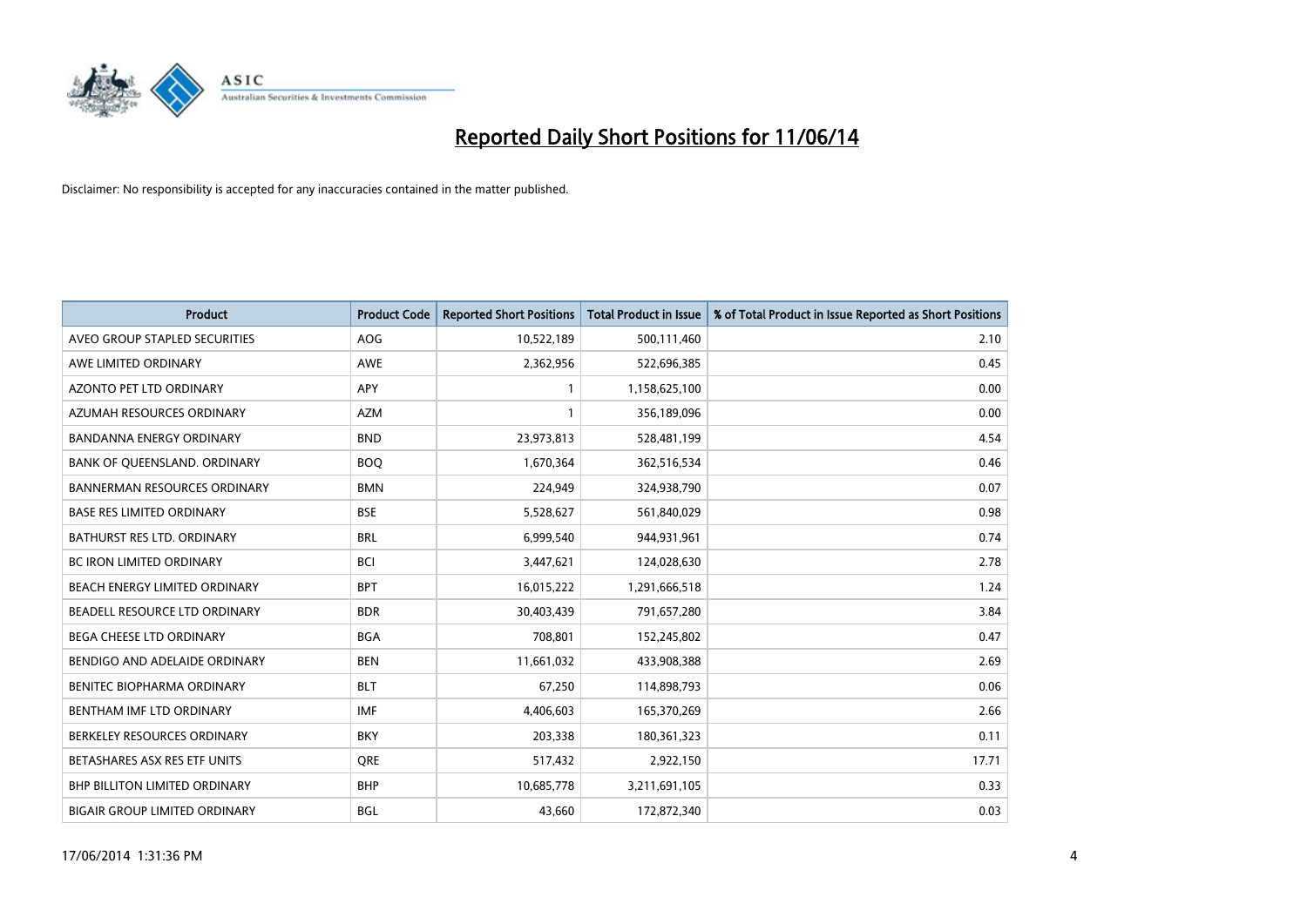

| <b>Product</b>                         | <b>Product Code</b> | <b>Reported Short Positions</b> | Total Product in Issue | % of Total Product in Issue Reported as Short Positions |
|----------------------------------------|---------------------|---------------------------------|------------------------|---------------------------------------------------------|
| <b>BILLABONG ORDINARY</b>              | <b>BBG</b>          | 13,642,218                      | 990,370,034            | 1.38                                                    |
| <b>BIONOMICS LIMITED ORDINARY</b>      | <b>BNO</b>          | 97,670                          | 417,342,567            | 0.02                                                    |
| <b>BLACKMORES LIMITED ORDINARY</b>     | <b>BKL</b>          | 7.360                           | 17,113,392             | 0.04                                                    |
| BLACKTHORN RESOURCES ORD US PROHIBITED | <b>BTR</b>          | 231,029                         | 164,285,950            | 0.14                                                    |
| <b>BLUESCOPE STEEL LTD ORDINARY</b>    | <b>BSL</b>          | 2,116,591                       | 558,848,896            | 0.38                                                    |
| <b>BOART LONGYEAR ORDINARY</b>         | <b>BLY</b>          | 41,837,824                      | 461,163,412            | 9.07                                                    |
| <b>BORAL LIMITED, ORDINARY</b>         | <b>BLD</b>          | 21,031,750                      | 782,736,249            | 2.69                                                    |
| <b>BRADKEN LIMITED ORDINARY</b>        | <b>BKN</b>          | 12,963,330                      | 171,027,249            | 7.58                                                    |
| <b>BRAMBLES LIMITED ORDINARY</b>       | <b>BXB</b>          | 1,797,759                       | 1,562,941,312          | 0.12                                                    |
| <b>BREVILLE GROUP LTD ORDINARY</b>     | <b>BRG</b>          | 2,356,957                       | 130,095,322            | 1.81                                                    |
| <b>BRICKWORKS LIMITED ORDINARY</b>     | <b>BKW</b>          | 64,295                          | 148,038,996            | 0.04                                                    |
| BROCKMAN MINING LTD ORDINARY           | <b>BCK</b>          | 36                              | 8,381,982,131          | 0.00                                                    |
| BT INVESTMENT MNGMNT ORDINARY          | <b>BTT</b>          | 112,036                         | 282,727,073            | 0.04                                                    |
| <b>BURU ENERGY ORDINARY</b>            | <b>BRU</b>          | 17,127,819                      | 298,505,530            | 5.74                                                    |
| <b>BWP TRUST ORDINARY UNITS</b>        | <b>BWP</b>          | 8,306,106                       | 634,395,195            | 1.31                                                    |
| CABCHARGE AUSTRALIA ORDINARY           | CAB                 | 9,480,554                       | 120,430,683            | 7.87                                                    |
| CALIBRE GROUP LTD ORDINARY             | <b>CGH</b>          | 2,293                           | 333,200,148            | 0.00                                                    |
| CALTEX AUSTRALIA ORDINARY              | <b>CTX</b>          | 1,624,693                       | 270,000,000            | 0.60                                                    |
| CAPE LAMBERT RES LTD ORDINARY          | <b>CFE</b>          | 496                             | 635,727,857            | 0.00                                                    |
| CAPITOL HEALTH ORDINARY                | CAJ                 | 224,492                         | 431,180,115            | 0.05                                                    |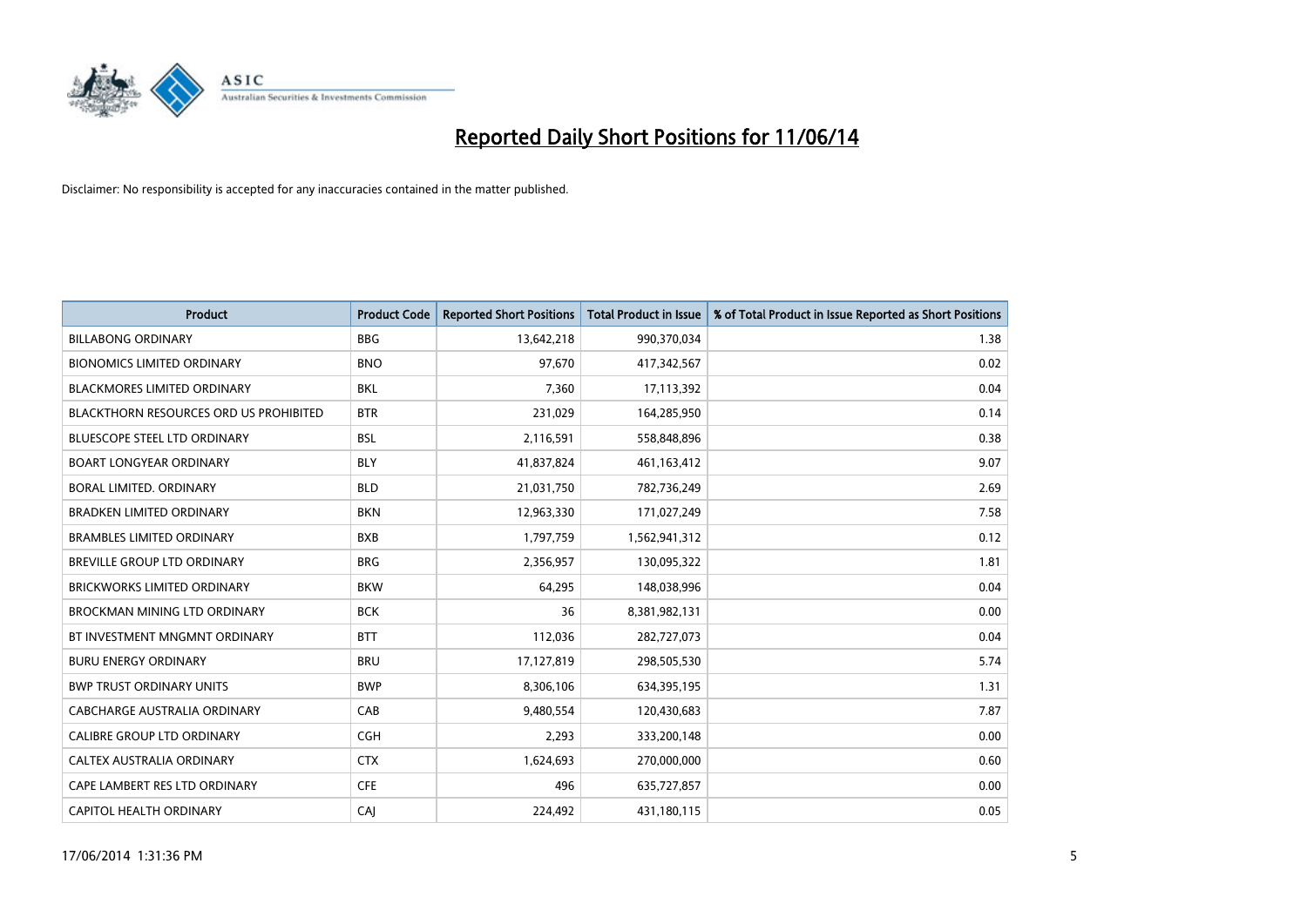

| <b>Product</b>                          | <b>Product Code</b> | <b>Reported Short Positions</b> | <b>Total Product in Issue</b> | % of Total Product in Issue Reported as Short Positions |
|-----------------------------------------|---------------------|---------------------------------|-------------------------------|---------------------------------------------------------|
| <b>CARDNO LIMITED ORDINARY</b>          | <b>CDD</b>          | 6,714,856                       | 162,627,638                   | 4.13                                                    |
| <b>CARINDALE PROPERTY UNIT</b>          | <b>CDP</b>          | 2,100                           | 70,000,000                    | 0.00                                                    |
| CARNARVON PETROLEUM ORDINARY            | <b>CVN</b>          | 196,978                         | 987,176,977                   | 0.02                                                    |
| CARSALES.COM LTD ORDINARY               | <b>CRZ</b>          | 6,647,985                       | 237,828,965                   | 2.80                                                    |
| <b>CASH CONVERTERS ORDINARY</b>         | CCV                 | 11,050,161                      | 428,886,124                   | 2.58                                                    |
| CEDAR WOODS PROP. ORDINARY              | <b>CWP</b>          | 148,866                         | 77,595,785                    | 0.19                                                    |
| CENTRAL PETROLEUM ORDINARY              | <b>CTP</b>          | 1,338,390                       | 348,718,957                   | 0.38                                                    |
| CERAMIC FUEL CELLS ORDINARY             | <b>CFU</b>          | 4,058                           | 2,478,608,474                 | 0.00                                                    |
| CFS RETAIL TRUST GRP STAPLED SECURITIES | <b>CFX</b>          | 69,916,565                      | 3,018,050,810                 | 2.32                                                    |
| CHALLENGER DIV.PRO. STAPLED UNITS       | <b>CDI</b>          | 2,000                           | 214,101,013                   | 0.00                                                    |
| <b>CHALLENGER LIMITED ORDINARY</b>      | <b>CGF</b>          | 1,472,112                       | 530,862,585                   | 0.28                                                    |
| CHANDLER MACLEOD LTD ORDINARY           | <b>CMG</b>          | $\overline{1}$                  | 547,985,086                   | 0.00                                                    |
| CHARTER HALL GROUP STAPLED US PROHIBIT. | <b>CHC</b>          | 594,861                         | 347,925,558                   | 0.17                                                    |
| <b>CHARTER HALL RETAIL UNITS</b>        | <b>CQR</b>          | 11,782,017                      | 369,040,750                   | 3.19                                                    |
| <b>CHORUS LIMITED ORDINARY</b>          | <b>CNU</b>          | 125,636                         | 396,369,767                   | 0.03                                                    |
| COAL OF AFRICA LTD ORDINARY             | <b>CZA</b>          | 426                             | 1,048,368,613                 | 0.00                                                    |
| COALSPUR MINES LTD ORDINARY             | <b>CPL</b>          | 3,361,247                       | 641,394,435                   | 0.52                                                    |
| <b>COBAR CONSOLIDATED ORDINARY</b>      | CCU                 | 100,000                         | 329,715,353                   | 0.03                                                    |
| COCA-COLA AMATIL ORDINARY               | <b>CCL</b>          | 14,175,669                      | 763,590,249                   | 1.86                                                    |
| <b>COCHLEAR LIMITED ORDINARY</b>        | <b>COH</b>          | 10,368,735                      | 57,062,020                    | 18.17                                                   |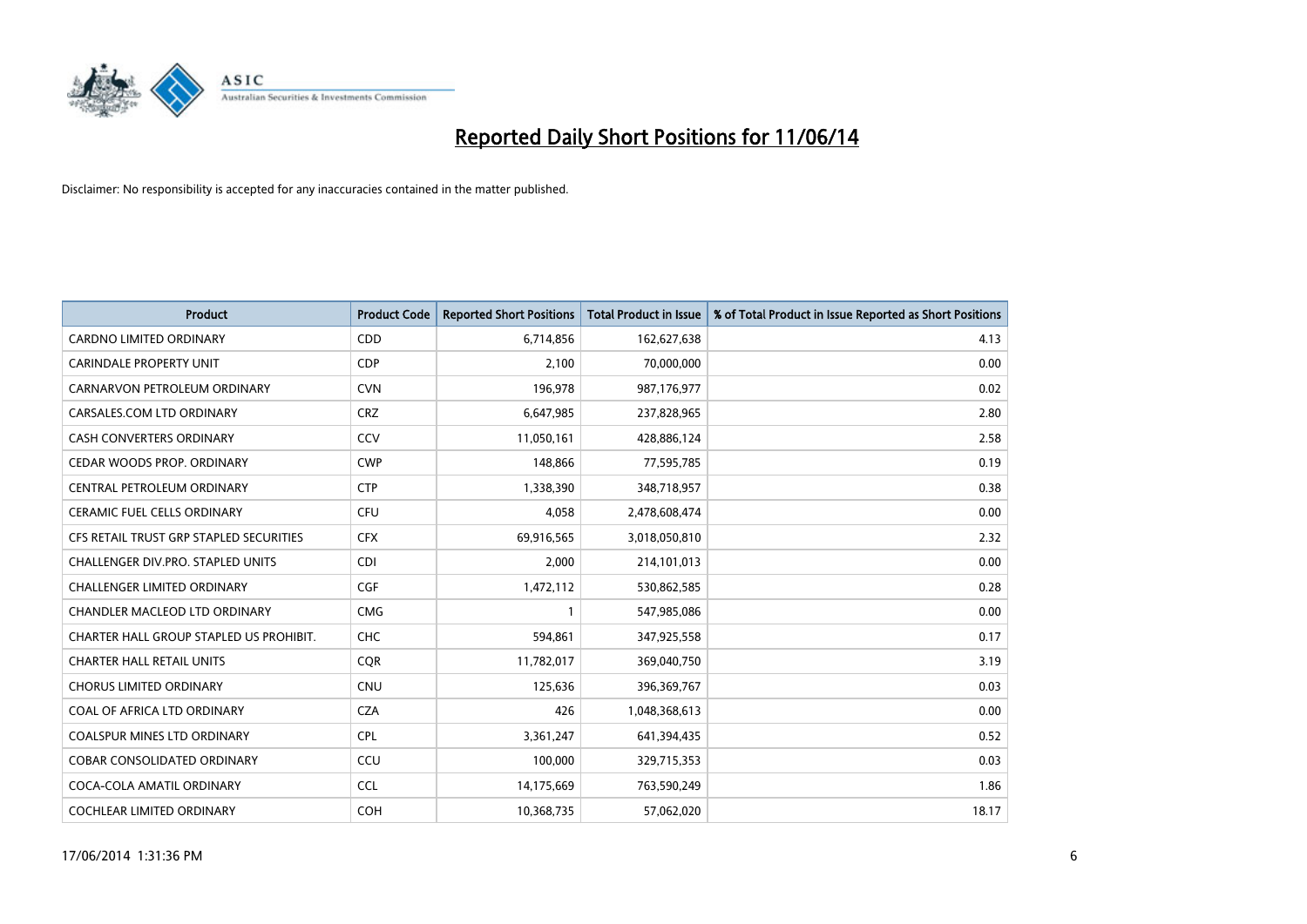

| <b>Product</b>                          | <b>Product Code</b> | <b>Reported Short Positions</b> | <b>Total Product in Issue</b> | % of Total Product in Issue Reported as Short Positions |
|-----------------------------------------|---------------------|---------------------------------|-------------------------------|---------------------------------------------------------|
| <b>COCKATOO COAL ORDINARY</b>           | <b>COK</b>          | 167,987                         | 4,560,196,928                 | 0.00                                                    |
| <b>CODAN LIMITED ORDINARY</b>           | <b>CDA</b>          | 702,637                         | 176,969,924                   | 0.40                                                    |
| <b>COFFEY INTERNATIONAL ORDINARY</b>    | <b>COF</b>          | 7,994                           | 255,833,165                   | 0.00                                                    |
| <b>COKAL LTD ORDINARY</b>               | <b>CKA</b>          | 6,820                           | 471,103,926                   | 0.00                                                    |
| <b>COLLECTION HOUSE ORDINARY</b>        | <b>CLH</b>          | 2,152,135                       | 129,717,785                   | 1.66                                                    |
| <b>COLLINS FOODS LTD ORDINARY</b>       | <b>CKF</b>          | 15,190                          | 93,000,003                    | 0.02                                                    |
| COMMONWEALTH BANK, ORDINARY             | <b>CBA</b>          | 8,880,549                       | 1,621,319,194                 | 0.55                                                    |
| <b>COMPASS RESOURCES ORDINARY</b>       | <b>CMR</b>          | 7,472                           | 1,403,744,100                 | 0.00                                                    |
| <b>COMPUTERSHARE LTD ORDINARY</b>       | <b>CPU</b>          | 13,218,160                      | 556,203,079                   | 2.38                                                    |
| <b>COOPER ENERGY LTD ORDINARY</b>       | COE                 | 39,800                          | 329,235,509                   | 0.01                                                    |
| CORP TRAVEL LIMITED ORDINARY            | <b>CTD</b>          | 201,921                         | 89,890,762                    | 0.22                                                    |
| <b>COVER-MORE GRP LTD ORDINARY</b>      | <b>CVO</b>          | 1,965,962                       | 317,750,000                   | 0.62                                                    |
| <b>CREDIT CORP GROUP ORDINARY</b>       | <b>CCP</b>          | 313,742                         | 46,131,882                    | 0.68                                                    |
| <b>CROMWELL PROP STAPLED SECURITIES</b> | <b>CMW</b>          | 17,897,269                      | 1,727,280,850                 | 1.04                                                    |
| <b>CROWE HORWATH AUS ORDINARY</b>       | <b>CRH</b>          | 495,727                         | 273,005,429                   | 0.18                                                    |
| <b>CROWN RESORTS LTD ORDINARY</b>       | <b>CWN</b>          | 4,251,375                       | 728,394,185                   | 0.58                                                    |
| <b>CSG LIMITED ORDINARY</b>             | CSV                 | 231,855                         | 278,973,075                   | 0.08                                                    |
| <b>CSL LIMITED ORDINARY</b>             | <b>CSL</b>          | 1,071,126                       | 478,179,966                   | 0.22                                                    |
| <b>CSR LIMITED ORDINARY</b>             | <b>CSR</b>          | 14,691,426                      | 506,000,315                   | 2.90                                                    |
| <b>CUDECO LIMITED ORDINARY</b>          | CDU                 | 9,411,518                       | 234,583,408                   | 4.01                                                    |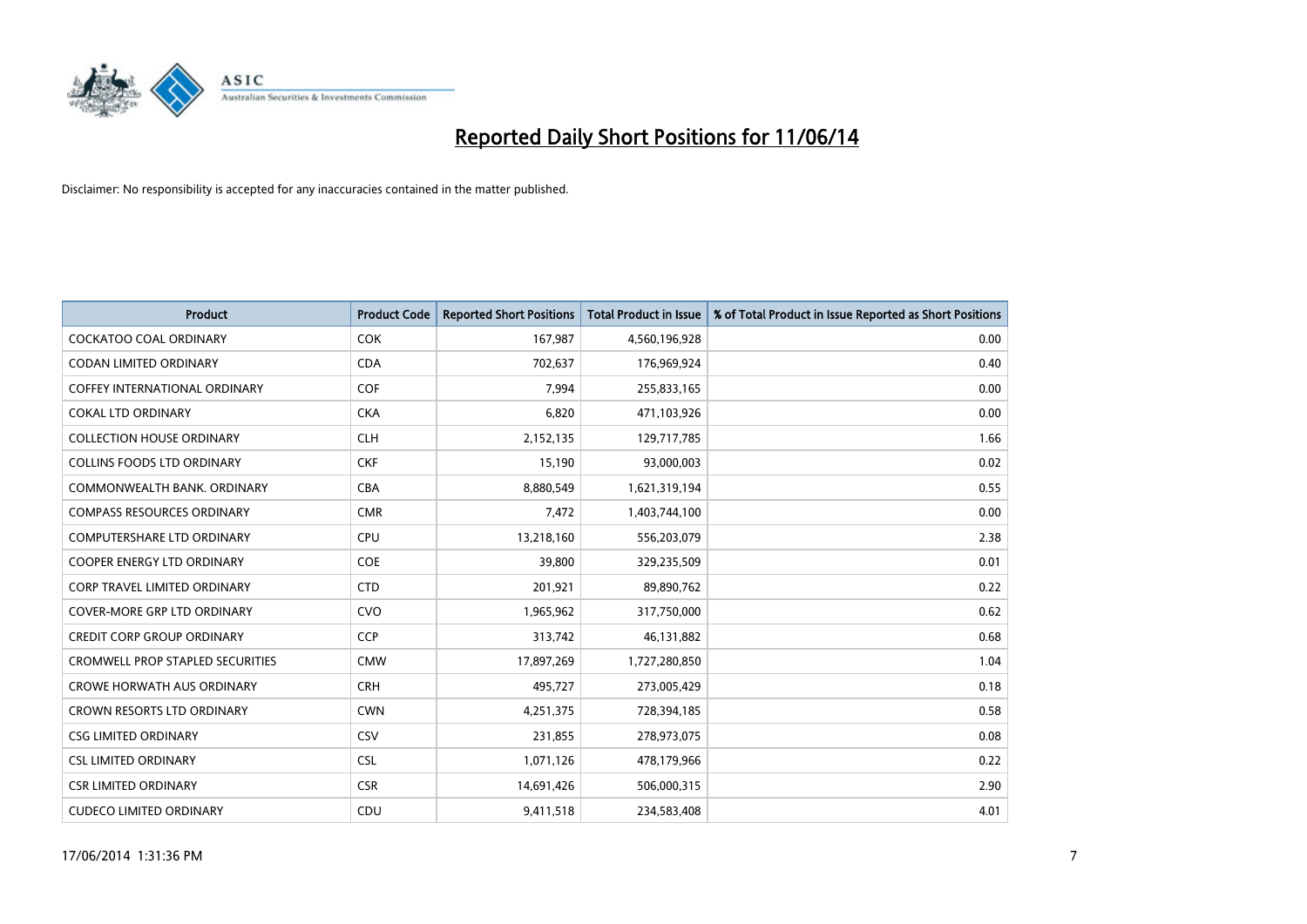

| <b>Product</b>                       | <b>Product Code</b> | <b>Reported Short Positions</b> | <b>Total Product in Issue</b> | % of Total Product in Issue Reported as Short Positions |
|--------------------------------------|---------------------|---------------------------------|-------------------------------|---------------------------------------------------------|
| DART ENERGY LTD ORDINARY             | <b>DTE</b>          | 699,101                         | 1,108,752,733                 | 0.06                                                    |
| DATA#3 LIMITED ORDINARY              | <b>DTL</b>          | 304,883                         | 153,974,950                   | 0.20                                                    |
| DAVID JONES LIMITED ORDINARY         | <b>DJS</b>          | 11,786,328                      | 537,137,845                   | 2.19                                                    |
| <b>DECMIL GROUP LIMITED ORDINARY</b> | <b>DCG</b>          | 1,217,348                       | 168,657,794                   | 0.72                                                    |
| DEEP YELLOW LIMITED ORDINARY         | <b>DYL</b>          | 840                             | 1,617,041,367                 | 0.00                                                    |
| DEXUS PROPERTY GROUP STAPLED UNITS   | <b>DXS</b>          | 19,007,543                      | 5,433,110,810                 | 0.35                                                    |
| DICK SMITH HLDGS ORDINARY            | <b>DSH</b>          | 15,973,624                      | 236,511,364                   | 6.75                                                    |
| DISCOVERY METALS LTD ORDINARY        | <b>DML</b>          | 1,315,235                       | 644,039,581                   | 0.20                                                    |
| DOMINO PIZZA ENTERPR ORDINARY        | <b>DMP</b>          | 2,135,788                       | 85,915,713                    | 2.49                                                    |
| DONACO INTERNATIONAL ORDINARY        | <b>DNA</b>          | 4,087,477                       | 460,178,463                   | 0.89                                                    |
| DORAY MINERALS LTD ORDINARY          | <b>DRM</b>          | 822                             | 163,326,768                   | 0.00                                                    |
| DOWNER EDI LIMITED ORDINARY          | <b>DOW</b>          | 16,444,157                      | 435,399,975                   | 3.78                                                    |
| DRAGON MINING LTD ORDINARY           | <b>DRA</b>          | 147                             | 88,840,613                    | 0.00                                                    |
| DRILLSEARCH ENERGY ORDINARY          | <b>DLS</b>          | 20,426,350                      | 432,965,895                   | 4.72                                                    |
| DUET GROUP STAPLED US PROHIBIT.      | <b>DUE</b>          | 7,274,210                       | 1,317,809,323                 | 0.55                                                    |
| <b>DULUXGROUP LIMITED ORDINARY</b>   | <b>DLX</b>          | 1,145,758                       | 381,093,950                   | 0.30                                                    |
| <b>DWS LTD ORDINARY</b>              | <b>DWS</b>          | 86,450                          | 132,362,763                   | 0.07                                                    |
| ECHO ENTERTAINMENT ORDINARY          | <b>EGP</b>          | 11,174,213                      | 825,672,730                   | 1.35                                                    |
| <b>ELDERS LIMITED ORDINARY</b>       | <b>ELD</b>          | 19,825,545                      | 455,013,329                   | 4.36                                                    |
| ELEMENTAL MINERALS ORDINARY          | <b>ELM</b>          | 134,737                         | 305,063,391                   | 0.04                                                    |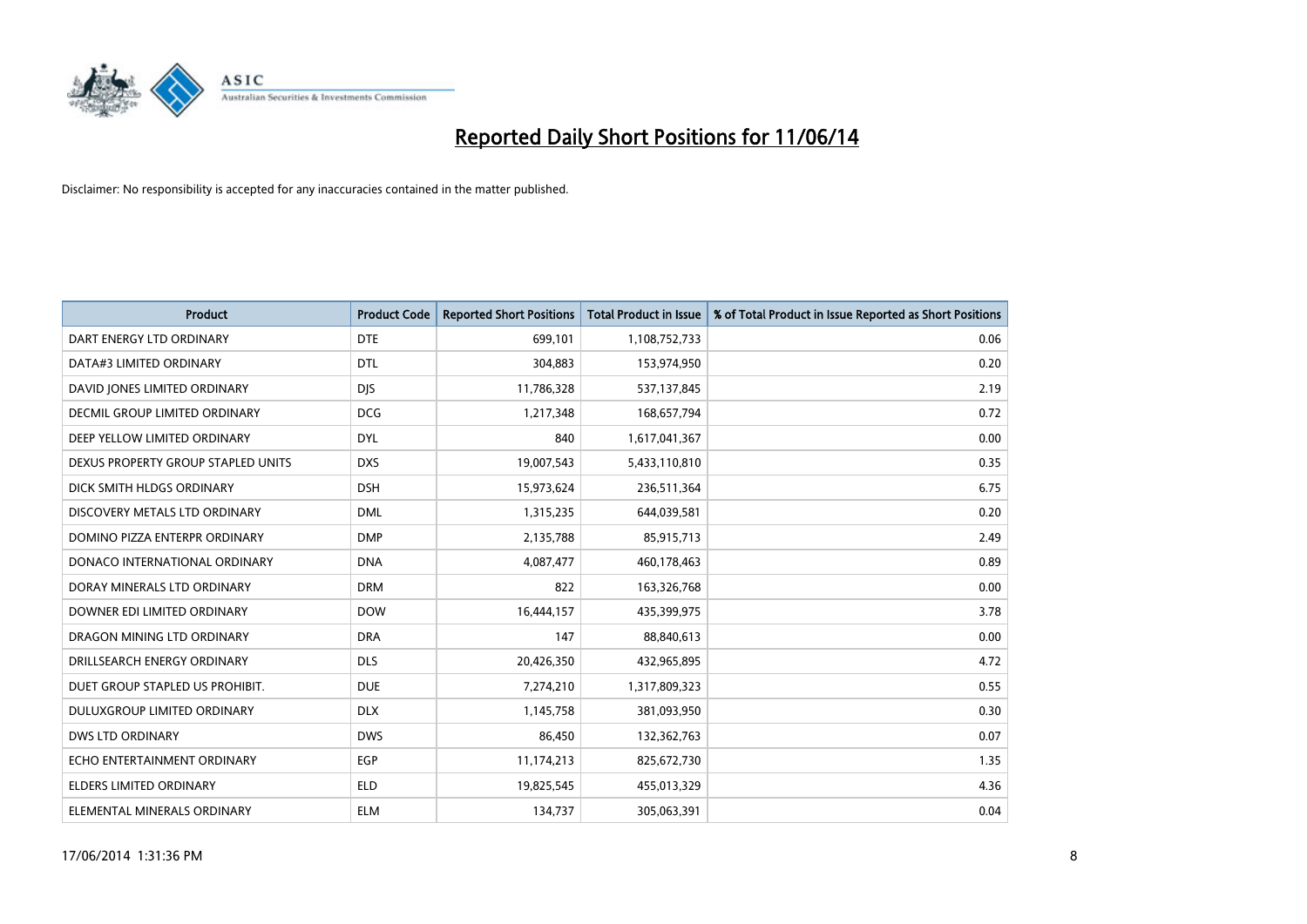

| <b>Product</b>                         | <b>Product Code</b> | <b>Reported Short Positions</b> | <b>Total Product in Issue</b> | % of Total Product in Issue Reported as Short Positions |
|----------------------------------------|---------------------|---------------------------------|-------------------------------|---------------------------------------------------------|
| <b>EMECO HOLDINGS ORDINARY</b>         | EHL                 | 11,533,223                      | 599,675,707                   | 1.92                                                    |
| <b>ENDEAVOUR MIN CORP CDI 1:1</b>      | <b>EVR</b>          | 35,509                          | 58,567,618                    | 0.06                                                    |
| <b>ENERGY RESOURCES ORDINARY 'A'</b>   | <b>ERA</b>          | 9,658,055                       | 517,725,062                   | 1.87                                                    |
| <b>ENERGY WORLD CORPOR, ORDINARY</b>   | <b>EWC</b>          | 43,712,354                      | 1,734,166,672                 | 2.52                                                    |
| <b>ENVESTRA LIMITED ORDINARY</b>       | <b>ENV</b>          | 1,249,474                       | 1,796,808,474                 | 0.07                                                    |
| EQUATORIAL RES LTD ORDINARY            | EQX                 | 946                             | 122,185,353                   | 0.00                                                    |
| ERM POWER LIMITED ORDINARY             | <b>EPW</b>          | 670,499                         | 239,269,727                   | 0.28                                                    |
| ETHANE PIPELINE STAPLED SECURITIES     | <b>EPX</b>          | 4,168                           | 69,302,275                    | 0.01                                                    |
| EVOLUTION MINING LTD ORDINARY          | <b>EVN</b>          | 32,464,298                      | 709,989,453                   | 4.57                                                    |
| FAIRFAX MEDIA LTD ORDINARY             | <b>FXI</b>          | 76,061,985                      | 2,351,955,725                 | 3.23                                                    |
| FANTASTIC HOLDINGS ORDINARY            | <b>FAN</b>          | 18,791                          | 103,068,398                   | 0.02                                                    |
| <b>FAR LTD ORDINARY</b>                | <b>FAR</b>          | 4,330,221                       | 2,499,846,742                 | 0.17                                                    |
| FEDERATION CNTRES ORD/UNIT STAPLED SEC | <b>FDC</b>          | 5,631,637                       | 1,427,641,565                 | 0.39                                                    |
| FINBAR GROUP LIMITED ORDINARY          | <b>FRI</b>          | 7,149                           | 227,018,204                   | 0.00                                                    |
| FISHER & PAYKEL H. ORDINARY            | <b>FPH</b>          | 4,970                           | 551,519,783                   | 0.00                                                    |
| FLEETWOOD CORP ORDINARY                | <b>FWD</b>          | 2,218,214                       | 60,581,211                    | 3.66                                                    |
| FLETCHER BUILDING ORDINARY             | <b>FBU</b>          | 2,089,980                       | 687,854,788                   | 0.30                                                    |
| FLEXIGROUP LIMITED ORDINARY            | <b>FXL</b>          | 2,167,195                       | 304,096,060                   | 0.71                                                    |
| FLIGHT CENTRE TRAVEL ORDINARY          | <b>FLT</b>          | 6,382,887                       | 100,566,954                   | 6.35                                                    |
| FLINDERS MINES LTD ORDINARY            | <b>FMS</b>          | 18,847,712                      | 2,400,995,602                 | 0.78                                                    |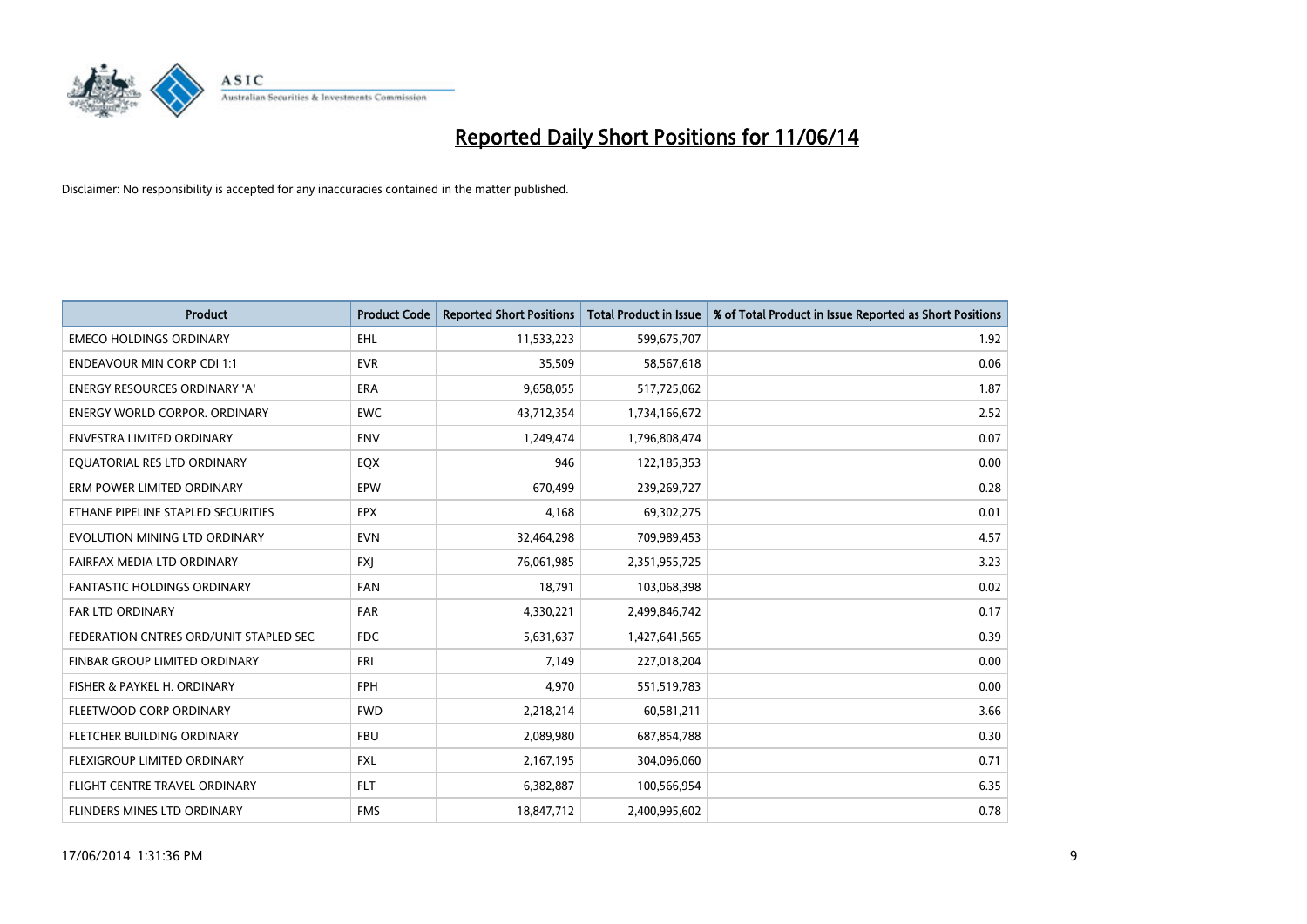

| Product                                    | <b>Product Code</b> | <b>Reported Short Positions</b> | Total Product in Issue | % of Total Product in Issue Reported as Short Positions |
|--------------------------------------------|---------------------|---------------------------------|------------------------|---------------------------------------------------------|
| <b>FOCUS MINERALS LTD ORDINARY</b>         | <b>FML</b>          | 337,101                         | 9,137,375,877          | 0.00                                                    |
| FONTERRA SHARE FUND ORDINARY UNITS         | <b>FSF</b>          | 8                               | 105,899,349            | 0.00                                                    |
| <b>FORGE GROUP LIMITED ORDINARY</b>        | <b>FGE</b>          | 2,058,938                       | 86,169,014             | 2.39                                                    |
| FORTESCUE METALS GRP ORDINARY              | <b>FMG</b>          | 173,347,996                     | 3,113,798,151          | 5.57                                                    |
| FREEDOM FOOD LTD ORDINARY                  | <b>FNP</b>          | 13,870                          | 150,645,371            | 0.01                                                    |
| <b>G.U.D. HOLDINGS ORDINARY</b>            | <b>GUD</b>          | 2,946,844                       | 70,939,492             | 4.15                                                    |
| <b>G8 EDUCATION LIMITED ORDINARY</b>       | GEM                 | 8,693,348                       | 330,941,088            | 2.63                                                    |
| <b>GALAXY RESOURCES ORDINARY</b>           | GXY                 | 376,014                         | 1,027,077,829          | 0.04                                                    |
| <b>GDI PROPERTY GRP STAPLED SECURITIES</b> | GDI                 | 86,432                          | 567,575,025            | 0.02                                                    |
| <b>GENESIS ENERGY LTD ORDINARY</b>         | <b>GNE</b>          | 18,000                          | 1,000,000,000          | 0.00                                                    |
| <b>GENETIC TECHNOLOGIES ORDINARY</b>       | <b>GTG</b>          | 1,364,430                       | 590,948,752            | 0.23                                                    |
| <b>GENWORTH MORTGAGE ORDINARY</b>          | <b>GMA</b>          | 271,000                         | 650,000,000            | 0.04                                                    |
| <b>GEODYNAMICS LIMITED ORDINARY</b>        | GDY                 | 819                             | 435,880,130            | 0.00                                                    |
| <b>GINDALBIE METALS LTD ORDINARY</b>       | <b>GBG</b>          | 35,145,096                      | 1,493,660,842          | 2.35                                                    |
| <b>GOODMAN FIELDER. ORDINARY</b>           | <b>GFF</b>          | 12,674,822                      | 1,955,559,207          | 0.65                                                    |
| <b>GOODMAN GROUP STAPLED</b>               | <b>GMG</b>          | 6,645,620                       | 1,727,685,976          | 0.38                                                    |
| <b>GPT GROUP STAPLED SEC.</b>              | GPT                 | 5,394,708                       | 1,685,460,955          | 0.32                                                    |
| <b>GRAINCORP LIMITED A CLASS ORDINARY</b>  | <b>GNC</b>          | 9,286,475                       | 228,855,628            | 4.06                                                    |
| <b>GRANGE RESOURCES, ORDINARY</b>          | <b>GRR</b>          | 6,042,602                       | 1,157,097,869          | 0.52                                                    |
| <b>GREENCROSS LIMITED ORDINARY</b>         | GXL                 | 19,968                          | 90,893,174             | 0.02                                                    |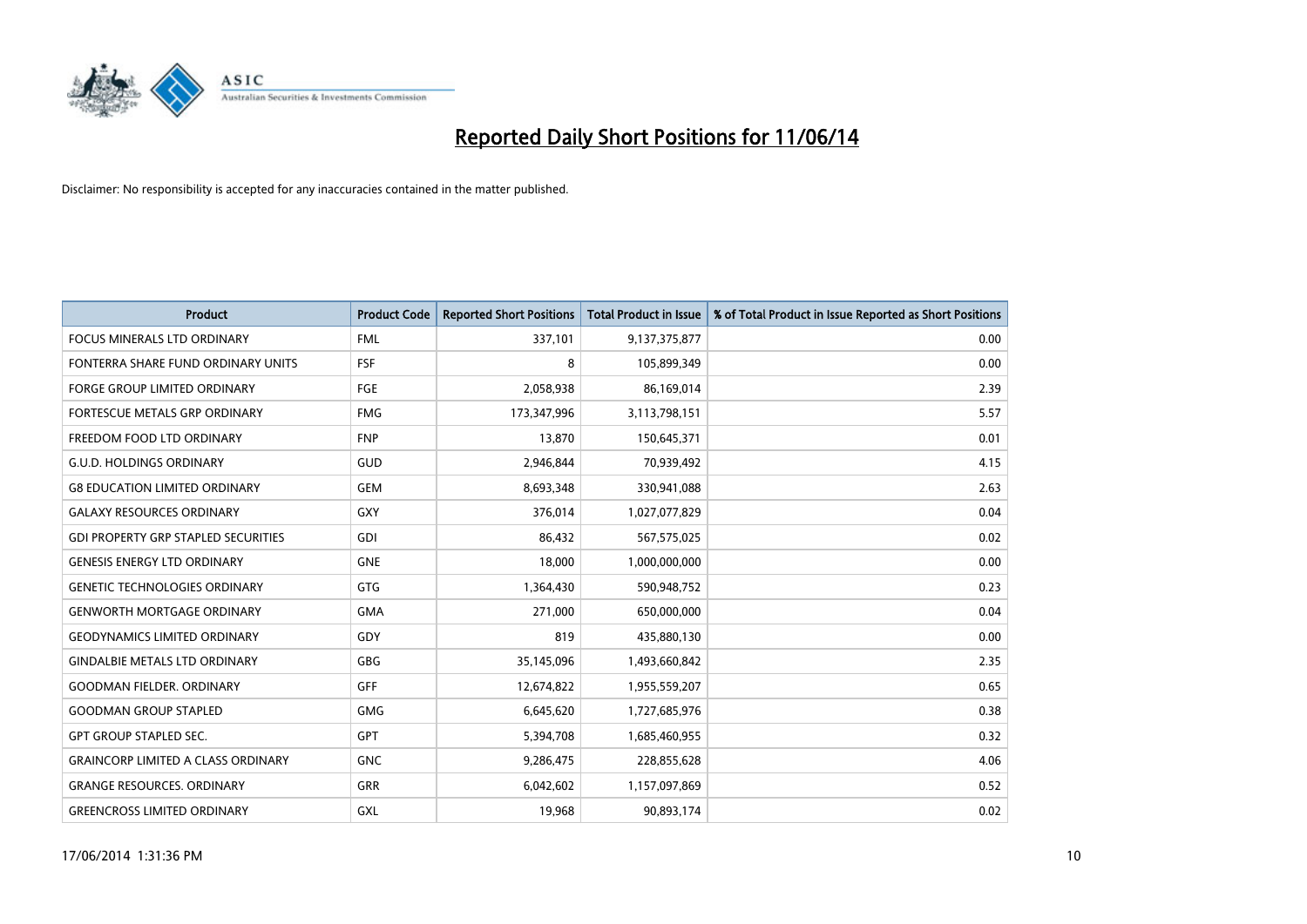

| <b>Product</b>                               | <b>Product Code</b> | <b>Reported Short Positions</b> | Total Product in Issue | % of Total Product in Issue Reported as Short Positions |
|----------------------------------------------|---------------------|---------------------------------|------------------------|---------------------------------------------------------|
| <b>GREENLAND MIN EN LTD ORDINARY</b>         | GGG                 | 4,134,430                       | 576,452,827            | 0.72                                                    |
| <b>GROWTHPOINT PROPERTY RIGHTS 16-JUN-14</b> | GOZRA               | 305                             | 52,100,000             | 0.00                                                    |
| <b>GRYPHON MINERALS LTD ORDINARY</b>         | GRY                 | 4,167,705                       | 401,011,505            | 1.04                                                    |
| <b>GUILDFORD COAL LTD ORDINARY</b>           | <b>GUF</b>          | 743,115                         | 761,857,020            | 0.10                                                    |
| <b>GUINNESS PEAT GROUP. CDI 1:1</b>          | GPG                 | 1,925                           | 171,244,089            | 0.00                                                    |
| <b>GWA GROUP LTD ORDINARY</b>                | <b>GWA</b>          | 14,620,364                      | 306,533,770            | 4.77                                                    |
| <b>HANSEN TECHNOLOGIES ORDINARY</b>          | <b>HSN</b>          | 9,063                           | 161,209,642            | 0.01                                                    |
| <b>HARVEY NORMAN ORDINARY</b>                | <b>HVN</b>          | 61,083,855                      | 1,062,316,784          | 5.75                                                    |
| <b>HENDERSON GROUP CDI 1:1</b>               | <b>HGG</b>          | 1,788,959                       | 667,097,807            | 0.27                                                    |
| HFA HOLDINGS LIMITED ORDINARY                | <b>HFA</b>          | 3,809                           | 118,738,157            | 0.00                                                    |
| HIGHLANDS PACIFIC ORDINARY                   | HIG                 | 3,153                           | 854,261,346            | 0.00                                                    |
| HILLGROVE RES LTD ORDINARY                   | <b>HGO</b>          | 684,270                         | 1,180,889,221          | 0.06                                                    |
| HORIZON OIL LIMITED ORDINARY                 | <b>HZN</b>          | 70,059,761                      | 1,301,981,265          | 5.38                                                    |
| <b>HOTEL PROPERTY STAPLED</b>                | <b>HPI</b>          | 47,730                          | 132,870,000            | 0.04                                                    |
| <b>IBUY GROUP LTD ORDINARY</b>               | <b>IBY</b>          | 2,614,056                       | 425,843,536            | 0.61                                                    |
| <b>ICAR ASIA LTD ORDINARY</b>                | ICO                 | 36,322                          | 121,889,834            | 0.03                                                    |
| <b>ICON ENERGY LIMITED ORDINARY</b>          | ICN                 | 27,075                          | 615,774,351            | 0.00                                                    |
| <b>IINET LIMITED ORDINARY</b>                | <b>IIN</b>          | 4,096,003                       | 161,238,847            | 2.54                                                    |
| <b>ILUKA RESOURCES ORDINARY</b>              | <b>ILU</b>          | 40,477,972                      | 418,700,517            | 9.67                                                    |
| <b>IMDEX LIMITED ORDINARY</b>                | <b>IMD</b>          | 4,486,361                       | 212,110,368            | 2.12                                                    |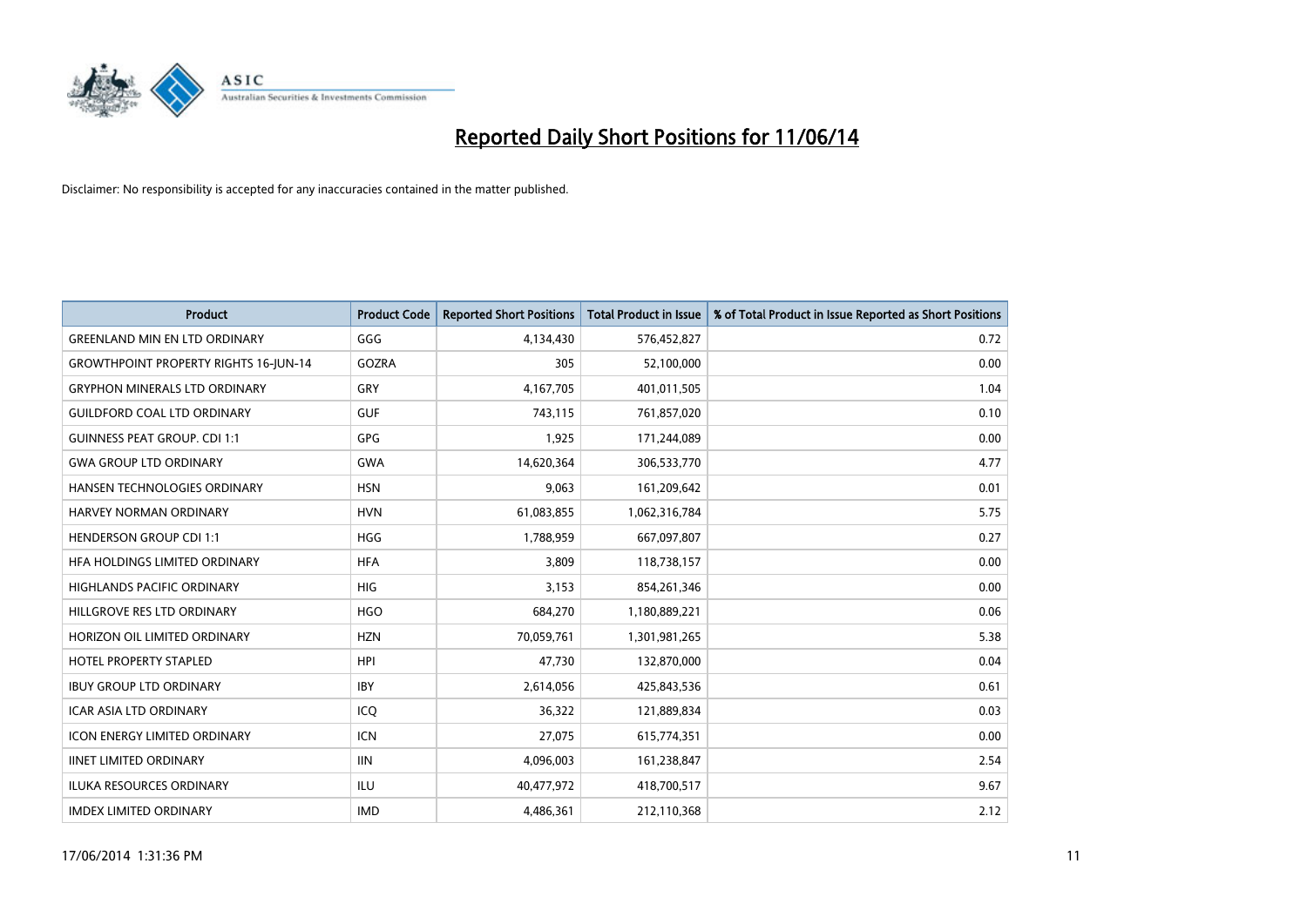

| <b>Product</b>                                | <b>Product Code</b> | <b>Reported Short Positions</b> | <b>Total Product in Issue</b> | % of Total Product in Issue Reported as Short Positions |
|-----------------------------------------------|---------------------|---------------------------------|-------------------------------|---------------------------------------------------------|
| <b>INCITEC PIVOT ORDINARY</b>                 | IPL                 | 23,970,875                      | 1,644,919,097                 | 1.46                                                    |
| INDEPENDENCE GROUP ORDINARY                   | <b>IGO</b>          | 357,927                         | 233,323,905                   | 0.15                                                    |
| <b>INDOCHINE MINING LTD ORDINARY</b>          | <b>IDC</b>          | 18,008                          | 1,095,830,301                 | 0.00                                                    |
| <b>INDOPHIL RESOURCES ORDINARY</b>            | <b>IRN</b>          | 108,361                         | 1,203,146,194                 | 0.01                                                    |
| <b>INDUSTRIA REIT STAPLED</b>                 | <b>IDR</b>          | 77,323                          | 125,000,001                   | 0.06                                                    |
| <b>INFIGEN ENERGY STAPLED SECURITIES</b>      | <b>IFN</b>          | 2,911,935                       | 764,993,434                   | 0.38                                                    |
| INGENIA GROUP STAPLED SECURITIES              | <b>INA</b>          | 1,847,286                       | 676,240,232                   | 0.27                                                    |
| <b>INSURANCE AUSTRALIA ORDINARY</b>           | IAG                 | 19,202,913                      | 2,341,618,048                 | 0.82                                                    |
| <b>INTREPID MINES ORDINARY</b>                | <b>IAU</b>          | 5,212,838                       | 557,162,848                   | 0.94                                                    |
| <b>INVESTA OFFICE FUND STAPLED SECURITIES</b> | <b>IOF</b>          | 168,177                         | 614,047,458                   | 0.03                                                    |
| <b>INVOCARE LIMITED ORDINARY</b>              | IVC                 | 4,316,451                       | 110,030,298                   | 3.92                                                    |
| <b>IOOF HOLDINGS LTD ORDINARY</b>             | IFL                 | 2,383,938                       | 232,118,034                   | 1.03                                                    |
| <b>IPROPERTY GROUP LTD ORDINARY</b>           | <b>IPP</b>          | 1,825,308                       | 181,579,840                   | 1.01                                                    |
| <b>IRESS LIMITED ORDINARY</b>                 | <b>IRE</b>          | 3,566,306                       | 158,585,126                   | 2.25                                                    |
| <b>IRON ORE HOLDINGS ORDINARY</b>             | <b>IOH</b>          | 26,197                          | 161,174,005                   | 0.02                                                    |
| <b>ISELECT LTD ORDINARY</b>                   | <b>ISU</b>          | 347,565                         | 260,889,894                   | 0.13                                                    |
| JAMES HARDIE INDUST CHESS DEPOSITARY INT      | <b>JHX</b>          | 3,404,387                       | 445,550,541                   | 0.76                                                    |
| JAPARA HEALTHCARE LT ORDINARY                 | <b>JHC</b>          | 10,231,177                      | 262,500,000                   | 3.90                                                    |
| <b>JB HI-FI LIMITED ORDINARY</b>              | JBH                 | 11,411,358                      | 100,385,400                   | 11.37                                                   |
| <b>KAGARA LTD ORDINARY</b>                    | <b>KZL</b>          | 4,528,202                       | 798,953,117                   | 0.57                                                    |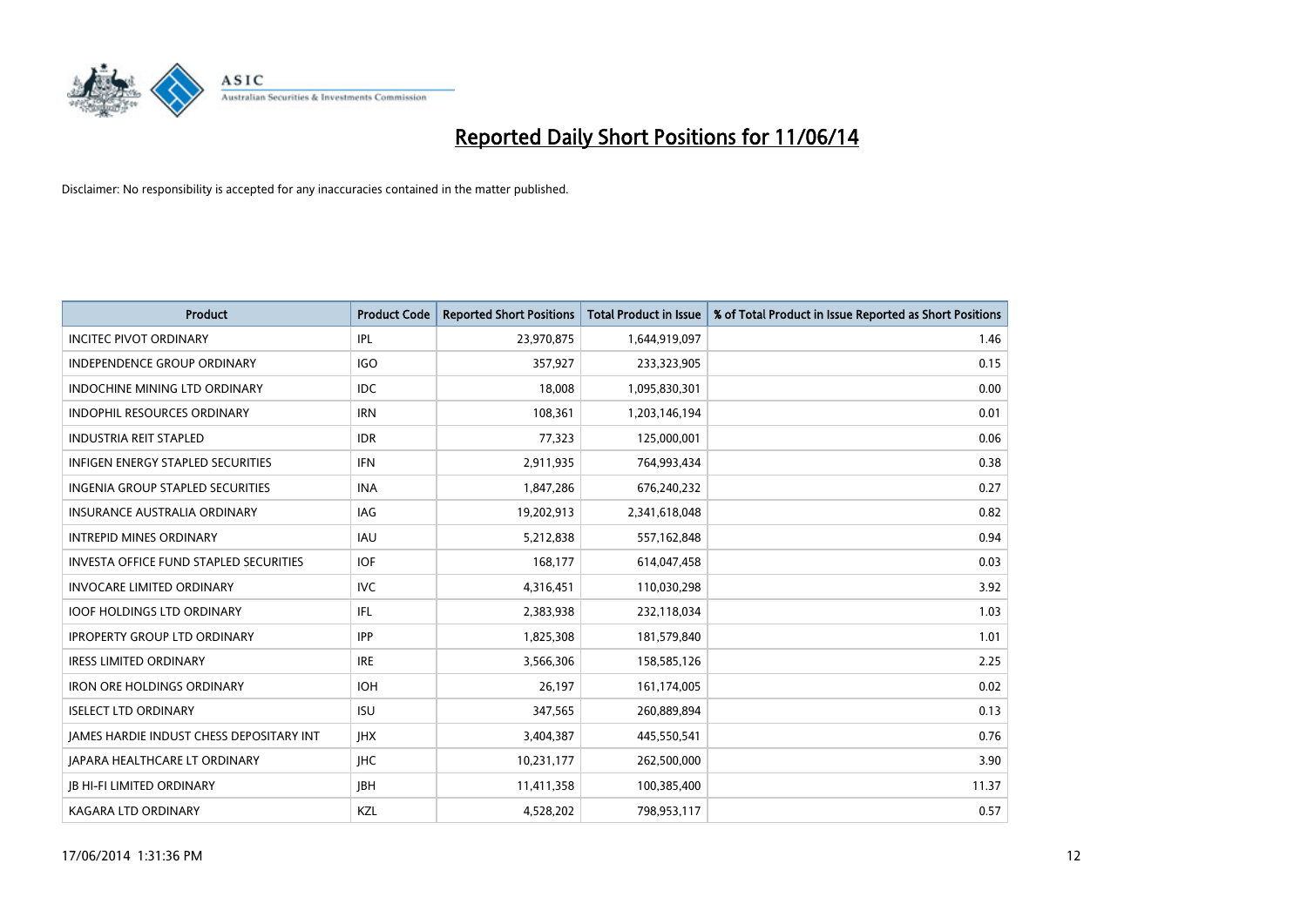

| <b>Product</b>                           | <b>Product Code</b> | <b>Reported Short Positions</b> | <b>Total Product in Issue</b> | % of Total Product in Issue Reported as Short Positions |
|------------------------------------------|---------------------|---------------------------------|-------------------------------|---------------------------------------------------------|
| KAROON GAS AUSTRALIA ORDINARY            | <b>KAR</b>          | 12,952,573                      | 255,841,581                   | 5.06                                                    |
| KATHMANDU HOLD LTD ORDINARY              | <b>KMD</b>          | 1,225,997                       | 200,633,469                   | 0.61                                                    |
| <b>KBL MINING LIMITED ORDINARY</b>       | <b>KBL</b>          | 1,820                           | 393,535,629                   | 0.00                                                    |
| KINGSGATE CONSOLID. ORDINARY             | <b>KCN</b>          | 5,053,478                       | 223,584,937                   | 2.26                                                    |
| KINGSROSE MINING LTD ORDINARY            | <b>KRM</b>          | 376,747                         | 358,611,493                   | 0.11                                                    |
| LEIGHTON HOLDINGS ORDINARY               | LEI                 | 7,272,971                       | 338,503,563                   | 2.15                                                    |
| LEND LEASE GROUP UNIT/ORD STAPLED        | <b>LLC</b>          | 6,639,876                       | 577,475,833                   | 1.15                                                    |
| LIQUEFIED NATURAL ORDINARY               | <b>LNG</b>          | 1,652,854                       | 387,356,269                   | 0.43                                                    |
| LYCOPODIUM LIMITED ORDINARY              | LYL                 |                                 | 38,965,103                    | 0.00                                                    |
| LYNAS CORPORATION ORDINARY               | <b>LYC</b>          | 117,700,371                     | 2,333,661,566                 | 5.04                                                    |
| M2 GRP LTD ORDINARY                      | <b>MTU</b>          | 17,054,260                      | 180,431,516                   | 9.45                                                    |
| <b>MACA LIMITED ORDINARY</b>             | <b>MLD</b>          | 113,749                         | 202,676,373                   | 0.06                                                    |
| <b>MACMAHON HOLDINGS ORDINARY</b>        | <b>MAH</b>          | 125,336                         | 1,261,699,966                 | 0.01                                                    |
| MACO ATLAS ROADS GRP ORDINARY STAPLED    | <b>MQA</b>          | 4,089,151                       | 487,230,540                   | 0.84                                                    |
| MACQUARIE GROUP LTD NON-CUM CAPITAL NOTE | <b>MQGPA</b>        | 385                             | 6,000,000                     | 0.01                                                    |
| MACQUARIE GROUP LTD ORDINARY             | <b>MOG</b>          | 1,370,209                       | 321,164,345                   | 0.43                                                    |
| MAGELLAN FIN GRP LTD ORDINARY            | <b>MFG</b>          | 2,632,737                       | 158,842,157                   | 1.66                                                    |
| <b>MATRIX C &amp; E LTD ORDINARY</b>     | <b>MCE</b>          | 2,771,479                       | 94,555,428                    | 2.93                                                    |
| MAVERICK DRILLING ORDINARY               | <b>MAD</b>          | 5,445,241                       | 533,885,763                   | 1.02                                                    |
| <b>MAXITRANS INDUSTRIES ORDINARY</b>     | <b>MXI</b>          | 441,301                         | 185,075,653                   | 0.24                                                    |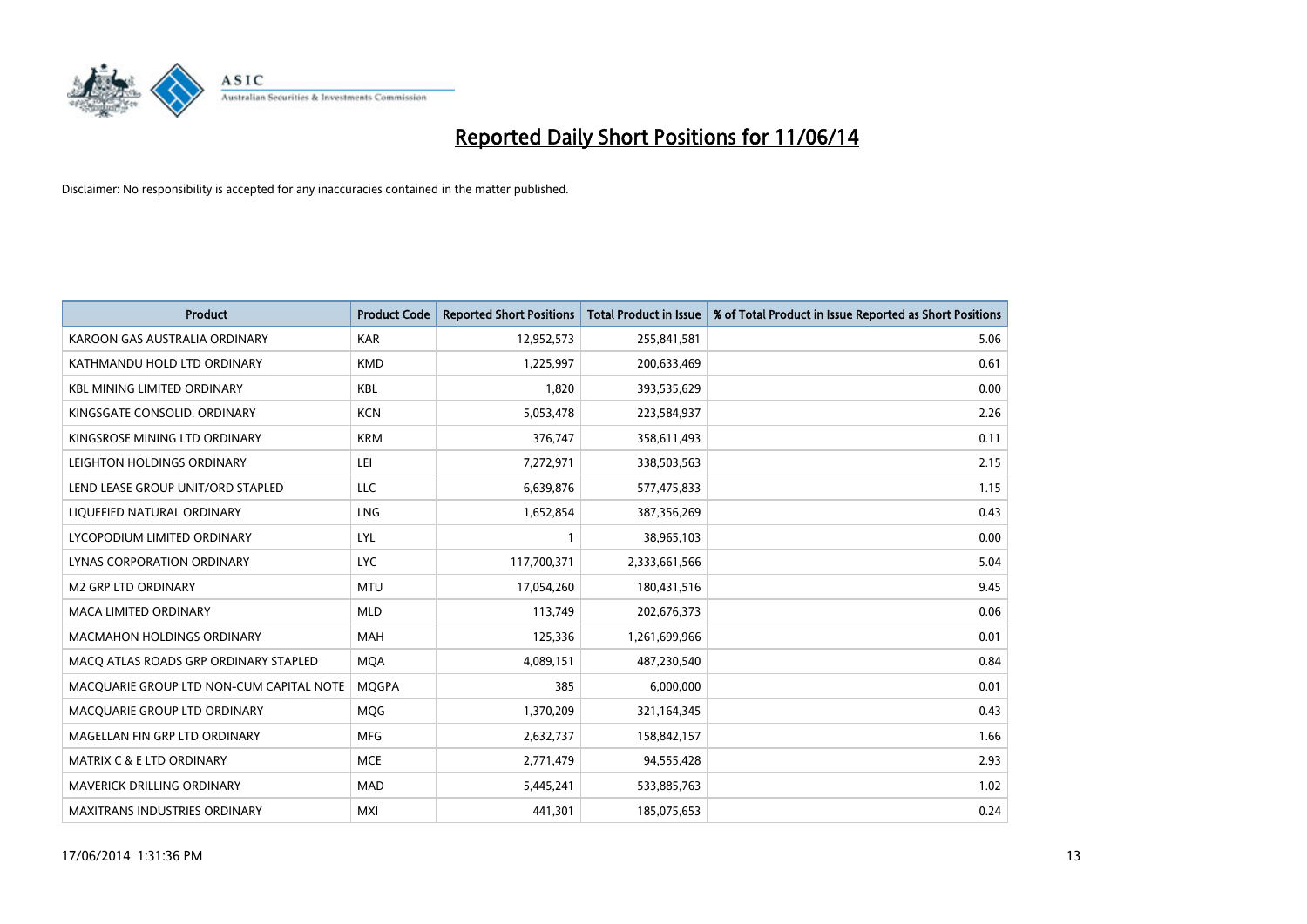

| <b>Product</b>                  | <b>Product Code</b> | <b>Reported Short Positions</b> | <b>Total Product in Issue</b> | % of Total Product in Issue Reported as Short Positions |
|---------------------------------|---------------------|---------------------------------|-------------------------------|---------------------------------------------------------|
| MAYNE PHARMA LTD ORDINARY       | <b>MYX</b>          | 903,770                         | 586,651,477                   | 0.15                                                    |
| MCALEESE LTD ORDINARY           | <b>MCS</b>          | 3,244                           | 287,365,502                   | 0.00                                                    |
| MCMILLAN SHAKESPEARE ORDINARY   | <b>MMS</b>          | 334,003                         | 74,523,965                    | 0.45                                                    |
| MCPHERSON'S LTD ORDINARY        | <b>MCP</b>          | 137,720                         | 95,434,645                    | 0.14                                                    |
| MEDUSA MINING LTD ORDINARY      | <b>MML</b>          | 6,347,865                       | 207,794,301                   | 3.05                                                    |
| MELBOURNE IT LIMITED ORDINARY   | <b>MLB</b>          | 2                               | 92,944,392                    | 0.00                                                    |
| <b>MERMAID MARINE ORDINARY</b>  | <b>MRM</b>          | 5,885,061                       | 366,766,098                   | 1.60                                                    |
| MESOBLAST LIMITED ORDINARY      | <b>MSB</b>          | 20,259,170                      | 321,616,694                   | 6.30                                                    |
| METALS X LIMITED ORDINARY       | <b>MLX</b>          | 1.223.474                       | 1,655,386,110                 | 0.07                                                    |
| METCASH LIMITED ORDINARY        | <b>MTS</b>          | 95,674,499                      | 888,338,048                   | 10.77                                                   |
| METMINCO LIMITED ORDINARY       | <b>MNC</b>          | 142,147                         | 1,749,543,023                 | 0.01                                                    |
| MIGHTY RIVER POWER ORDINARY     | <b>MYT</b>          | 3,674,412                       | 1,400,012,517                 | 0.26                                                    |
| MINCOR RESOURCES NL ORDINARY    | <b>MCR</b>          | 61,399                          | 188,208,274                   | 0.03                                                    |
| MINERAL DEPOSITS ORDINARY       | <b>MDL</b>          | 851,174                         | 103,538,786                   | 0.82                                                    |
| MINERAL RESOURCES, ORDINARY     | <b>MIN</b>          | 10,123,140                      | 186,556,246                   | 5.43                                                    |
| MINT WIRELESS ORDINARY          | <b>MNW</b>          | 1,232,786                       | 450,872,395                   | 0.27                                                    |
| MIRABELA NICKEL LTD ORDINARY    | <b>MBN</b>          | 18,455,648                      | 876,801,147                   | 2.10                                                    |
| MIRVAC GROUP STAPLED SECURITIES | <b>MGR</b>          | 6,798,570                       | 3,692,279,772                 | 0.18                                                    |
| MOLOPO ENERGY LTD ORDINARY      | <b>MPO</b>          | 242,623                         | 248,520,949                   | 0.10                                                    |
| MONADELPHOUS GROUP ORDINARY     | <b>MND</b>          | 11,851,442                      | 92,679,570                    | 12.79                                                   |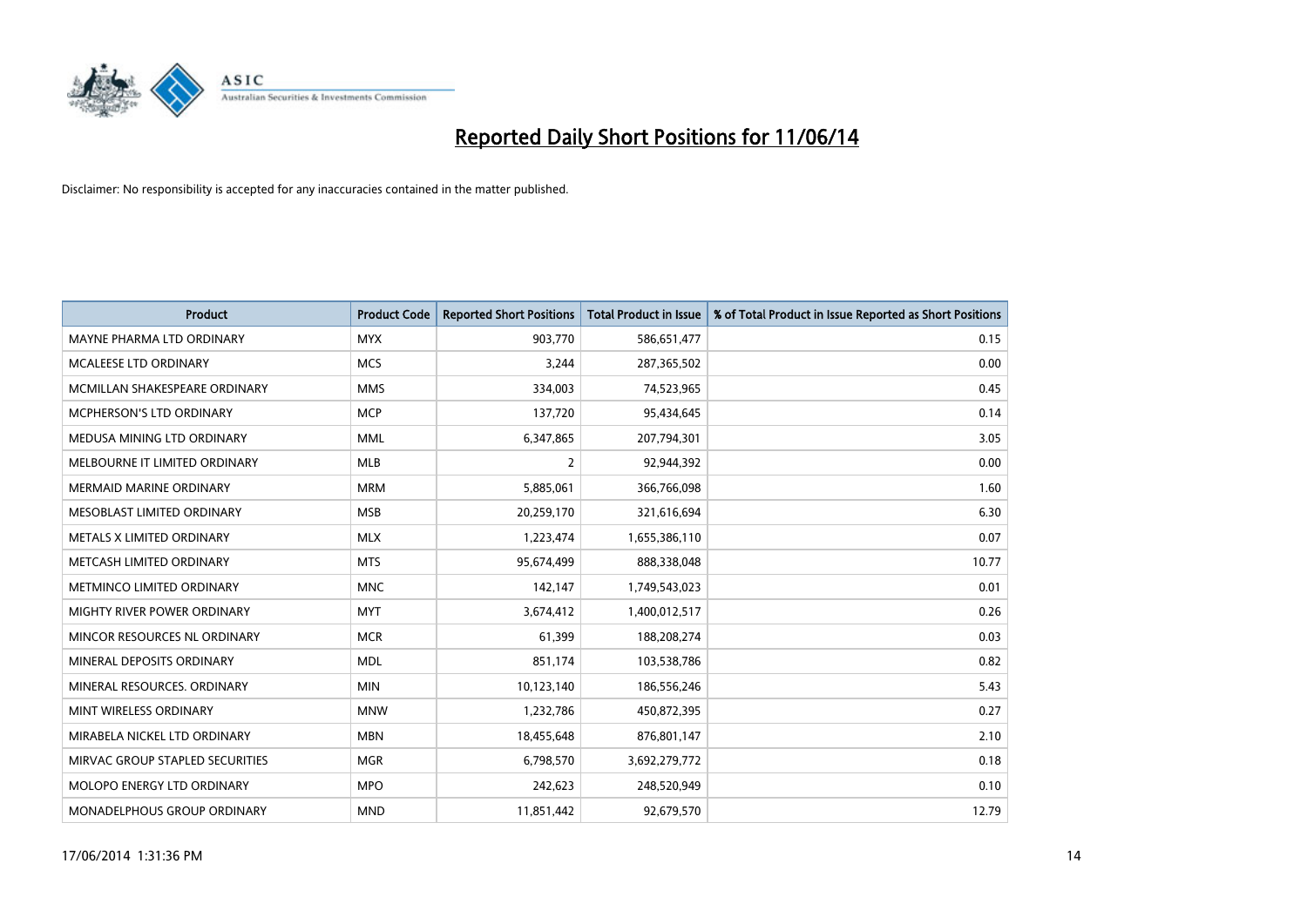

| <b>Product</b>                    | <b>Product Code</b> | <b>Reported Short Positions</b> | Total Product in Issue | % of Total Product in Issue Reported as Short Positions |
|-----------------------------------|---------------------|---------------------------------|------------------------|---------------------------------------------------------|
| MORTGAGE CHOICE LTD ORDINARY      | <b>MOC</b>          | 33,917                          | 123,780,387            | 0.03                                                    |
| MOUNT GIBSON IRON ORDINARY        | <b>MGX</b>          | 12,119,577                      | 1,090,584,232          | 1.11                                                    |
| MULTIPLEX SITES SITES             | <b>MXUPA</b>        | 1,725                           | 4,500,000              | 0.04                                                    |
| MURCHISON METALS LTD ORDINARY     | <b>MMX</b>          | 215,291                         | 450,497,346            | 0.05                                                    |
| <b>MYER HOLDINGS LTD ORDINARY</b> | <b>MYR</b>          | 60,251,561                      | 585,684,551            | 10.29                                                   |
| <b>MYSTATE LIMITED ORDINARY</b>   | <b>MYS</b>          | 1,044                           | 87,261,995             | 0.00                                                    |
| NANOSONICS LIMITED ORDINARY       | <b>NAN</b>          | 1,309,433                       | 263,798,826            | 0.50                                                    |
| NATIONAL AUST, BANK ORDINARY      | <b>NAB</b>          | 8,046,973                       | 2,353,916,258          | 0.34                                                    |
| NATIONAL STORAGE STAPLED          | <b>NSR</b>          | 271,917                         | 244,897,096            | 0.11                                                    |
| NAVITAS LIMITED ORDINARY          | <b>NVT</b>          | 3,131,219                       | 375,712,581            | 0.83                                                    |
| NEARMAP LTD ORDINARY              | <b>NEA</b>          | 174,603                         | 337,346,101            | 0.05                                                    |
| NEON ENERGY LIMITED ORDINARY      | <b>NEN</b>          | 344,474                         | 553,037,848            | 0.06                                                    |
| NEUREN PHARMACEUT. ORDINARY       | <b>NEU</b>          | 225,038                         | 1,552,012,026          | 0.01                                                    |
| NEW HOPE CORPORATION ORDINARY     | <b>NHC</b>          | 1,208,258                       | 830,933,112            | 0.15                                                    |
| NEWCREST MINING ORDINARY          | <b>NCM</b>          | 12,513,214                      | 766,510,971            | 1.63                                                    |
| NEWS CORP A NON-VOTING CDI        | <b>NWSLV</b>        | 396,515                         | 3,111,659              | 12.74                                                   |
| NEWS CORP B VOTING CDI            | <b>NWS</b>          | 2,188,614                       | 21,481,870             | 10.19                                                   |
| NEWSAT LIMITED ORDINARY           | <b>NWT</b>          | 6,484,448                       | 612,199,841            | 1.06                                                    |
| NEXTDC LIMITED ORDINARY           | <b>NXT</b>          | 15,102,112                      | 193,154,486            | 7.82                                                    |
| NEXUS ENERGY LIMITED ORDINARY     | <b>NXS</b>          | 934,652                         | 1,330,219,459          | 0.07                                                    |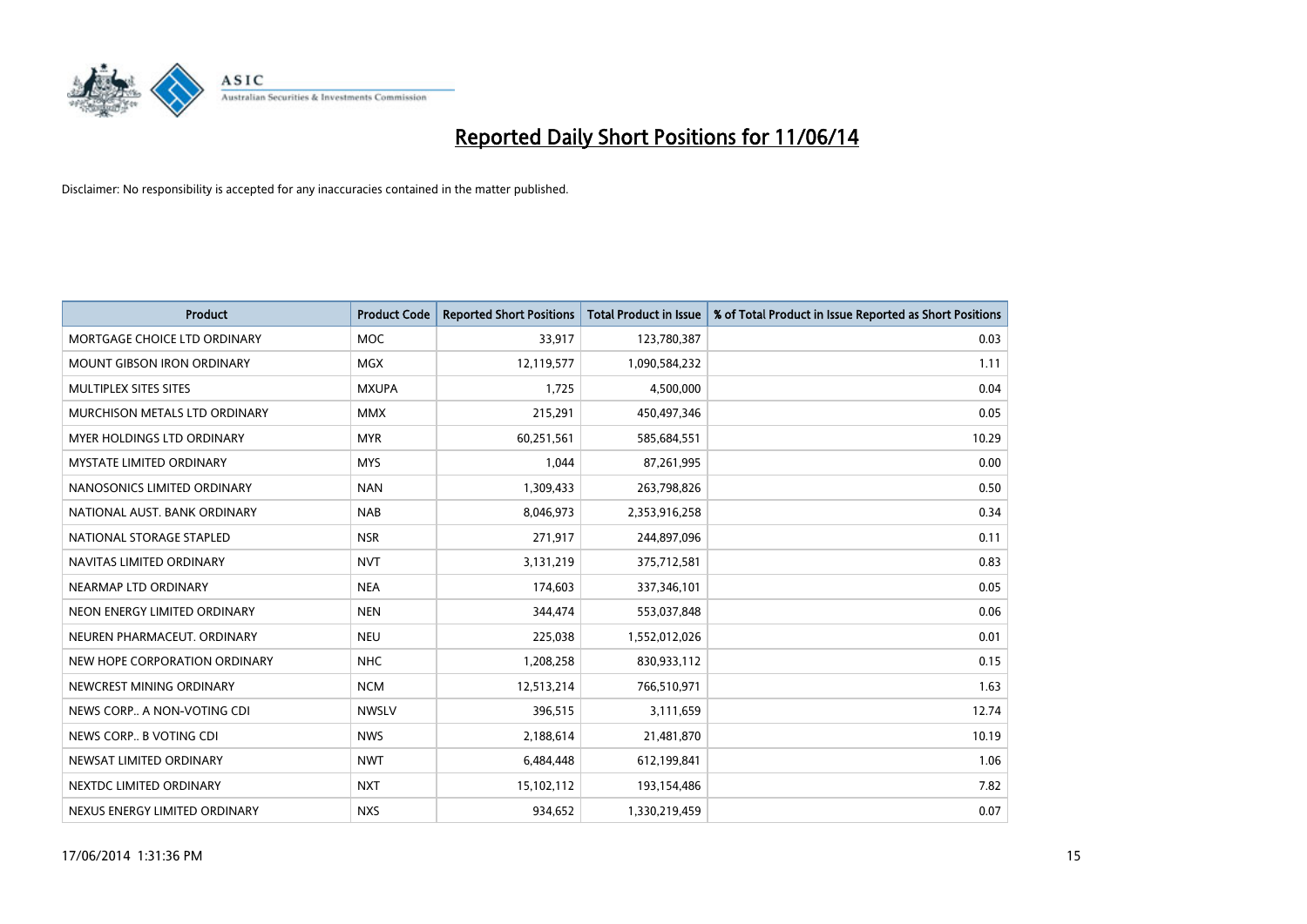

| <b>Product</b>                        | <b>Product Code</b> | <b>Reported Short Positions</b> | <b>Total Product in Issue</b> | % of Total Product in Issue Reported as Short Positions |
|---------------------------------------|---------------------|---------------------------------|-------------------------------|---------------------------------------------------------|
| NIB HOLDINGS LIMITED ORDINARY         | <b>NHF</b>          | 1,906,329                       | 439,004,182                   | 0.43                                                    |
| NICK SCALI LIMITED ORDINARY           | <b>NCK</b>          | $\mathbf{1}$                    | 81,000,000                    | 0.00                                                    |
| NIDO PETROLEUM ORDINARY               | <b>NDO</b>          | 47,402                          | 2,048,317,635                 | 0.00                                                    |
| NINE ENTERTAINMENT ORDINARY           | <b>NEC</b>          | 8,560,676                       | 940,295,023                   | 0.91                                                    |
| NOBLE MINERAL RES ORDINARY            | <b>NMG</b>          | 2,365,726                       | 666,397,952                   | 0.36                                                    |
| NORTHERN IRON LTD ORDINARY            | <b>NFE</b>          | 20,000                          | 484,405,314                   | 0.00                                                    |
| NORTHERN STAR ORDINARY                | <b>NST</b>          | 2,097,255                       | 578,591,915                   | 0.36                                                    |
| NOVOGEN LIMITED ORDINARY              | <b>NRT</b>          | 114,793                         | 168,557,834                   | 0.07                                                    |
| NRW HOLDINGS LIMITED ORDINARY         | <b>NWH</b>          | 14,134,950                      | 278,888,011                   | 5.07                                                    |
| NUCOAL RESOURCES LTD ORDINARY         | <b>NCR</b>          | $\mathbf{1}$                    | 768,612,354                   | 0.00                                                    |
| NUFARM LIMITED ORDINARY               | <b>NUF</b>          | 15,503,020                      | 264,021,627                   | 5.87                                                    |
| NUPLEX INDUSTRIES ORDINARY            | <b>NPX</b>          | 1,000                           | 198,125,827                   | 0.00                                                    |
| OAKTON LIMITED ORDINARY               | <b>OKN</b>          | 1,016                           | 89,990,235                    | 0.00                                                    |
| OCEANAGOLD CORP. CHESS DEPOSITARY INT | OGC                 | 1,819,900                       | 300,567,377                   | 0.61                                                    |
| OCEANIA CAPITAL LTD ORDINARY          | <b>OCP</b>          | $\mathbf{1}$                    | 35,307,209                    | 0.00                                                    |
| OIL SEARCH LTD ORDINARY               | OSH                 | 10,881,644                      | 1,519,022,225                 | 0.72                                                    |
| OM HOLDINGS LIMITED ORDINARY          | <b>OMH</b>          | 812,873                         | 733,423,337                   | 0.11                                                    |
| ORICA LIMITED ORDINARY                | ORI                 | 10,028,701                      | 370,924,362                   | 2.70                                                    |
| ORIGIN ENERGY ORDINARY                | <b>ORG</b>          | 7,164,627                       | 1,103,645,753                 | 0.65                                                    |
| OROCOBRE LIMITED ORDINARY             | <b>ORE</b>          | 2,056,946                       | 132,041,911                   | 1.56                                                    |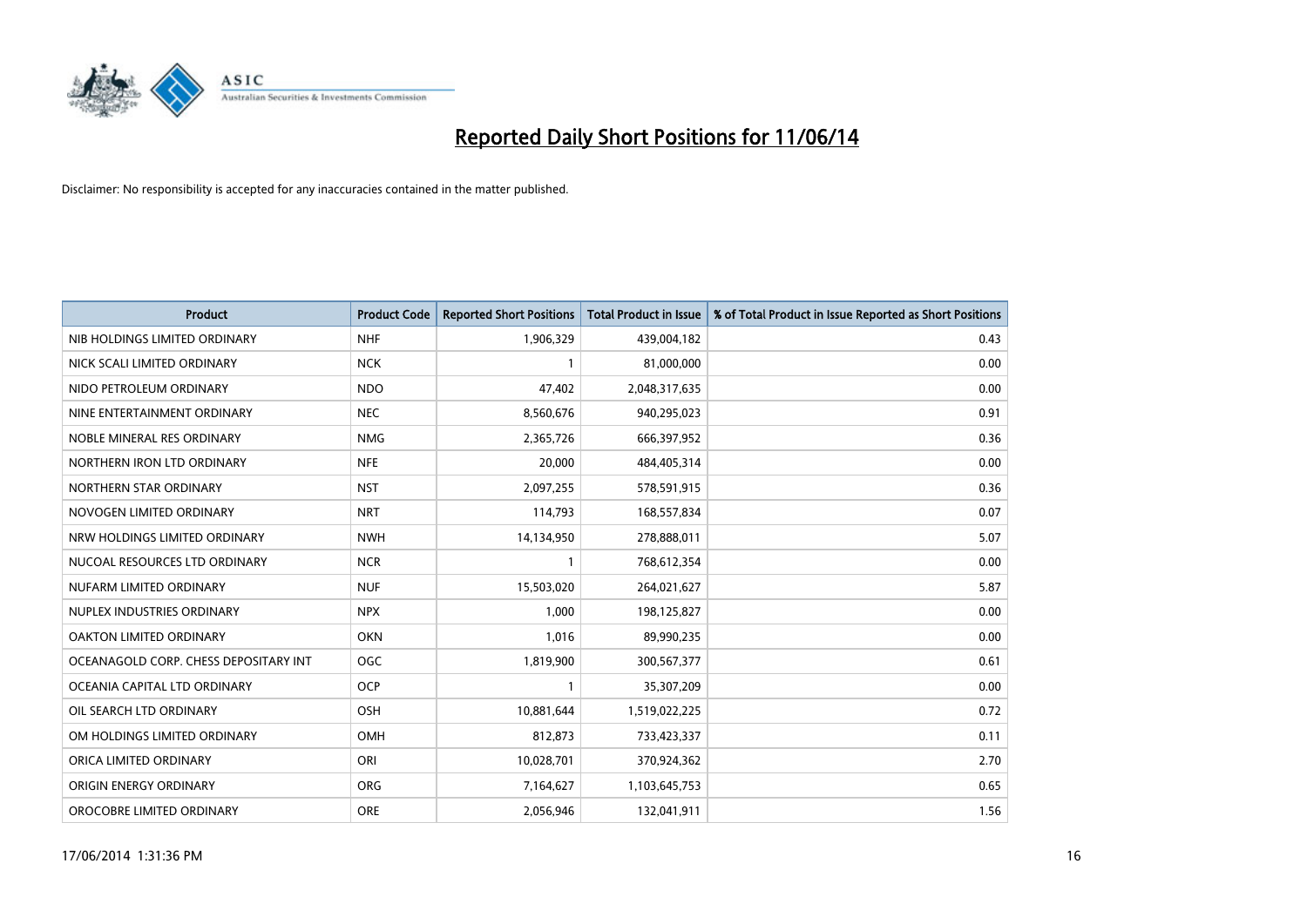

| <b>Product</b>                 | <b>Product Code</b> | <b>Reported Short Positions</b> | <b>Total Product in Issue</b> | % of Total Product in Issue Reported as Short Positions |
|--------------------------------|---------------------|---------------------------------|-------------------------------|---------------------------------------------------------|
| ORORA LIMITED ORDINARY         | <b>ORA</b>          | 784,926                         | 1,206,684,923                 | 0.07                                                    |
| OROTONGROUP LIMITED ORDINARY   | ORL                 | 226,318                         | 40,880,902                    | 0.55                                                    |
| OTTO ENERGY LIMITED ORDINARY   | OEL                 | 500,000                         | 1,151,790,071                 | 0.04                                                    |
| <b>OZ MINERALS ORDINARY</b>    | <b>OZL</b>          | 15,957,471                      | 303,470,022                   | 5.26                                                    |
| OZFOREX GROUP LTD ORDINARY     | <b>OFX</b>          | 5,503,165                       | 240,000,000                   | 2.29                                                    |
| <b>PACIFIC BRANDS ORDINARY</b> | <b>PBG</b>          | 18,916,295                      | 917,226,291                   | 2.06                                                    |
| PACT GROUP HLDGS LTD ORDINARY  | <b>PGH</b>          | 3,405,775                       | 294,097,961                   | 1.16                                                    |
| PALADIN ENERGY LTD ORDINARY    | <b>PDN</b>          | 97,613,603                      | 964, 367, 284                 | 10.12                                                   |
| PANAUST LIMITED ORDINARY       | <b>PNA</b>          | 736,806                         | 635,580,654                   | 0.12                                                    |
| PANORAMIC RESOURCES ORDINARY   | PAN                 | 1,082,880                       | 322,275,824                   | 0.34                                                    |
| PANTERRA GOLD LTD ORDINARY     | PGI                 | $\mathbf{1}$                    | 772,781,012                   | 0.00                                                    |
| PAPERLINX LIMITED ORDINARY     | <b>PPX</b>          | 44,770                          | 665,181,261                   | 0.01                                                    |
| PAPILLON RES LTD ORDINARY      | <b>PIR</b>          | 9,846,301                       | 341,794,210                   | 2.88                                                    |
| PATTIES FOODS LTD ORDINARY     | PFL                 | $\mathbf{1}$                    | 139,144,338                   | 0.00                                                    |
| PEET LIMITED ORDINARY          | <b>PPC</b>          | 76,608                          | 433,389,348                   | 0.02                                                    |
| PERPETUAL LIMITED ORDINARY     | PPT                 | 1,338,032                       | 46,574,426                    | 2.87                                                    |
| PERSEUS MINING LTD ORDINARY    | PRU                 | 15,395,164                      | 526,656,401                   | 2.92                                                    |
| PHARMAXIS LTD ORDINARY         | <b>PXS</b>          | 408,118                         | 309,514,849                   | 0.13                                                    |
| PIONEER CREDIT LTD ORDINARY    | <b>PNC</b>          | 984,300                         | 45,373,990                    | 2.17                                                    |
| PLATINUM ASSET ORDINARY        | <b>PTM</b>          | 842,286                         | 580,336,142                   | 0.15                                                    |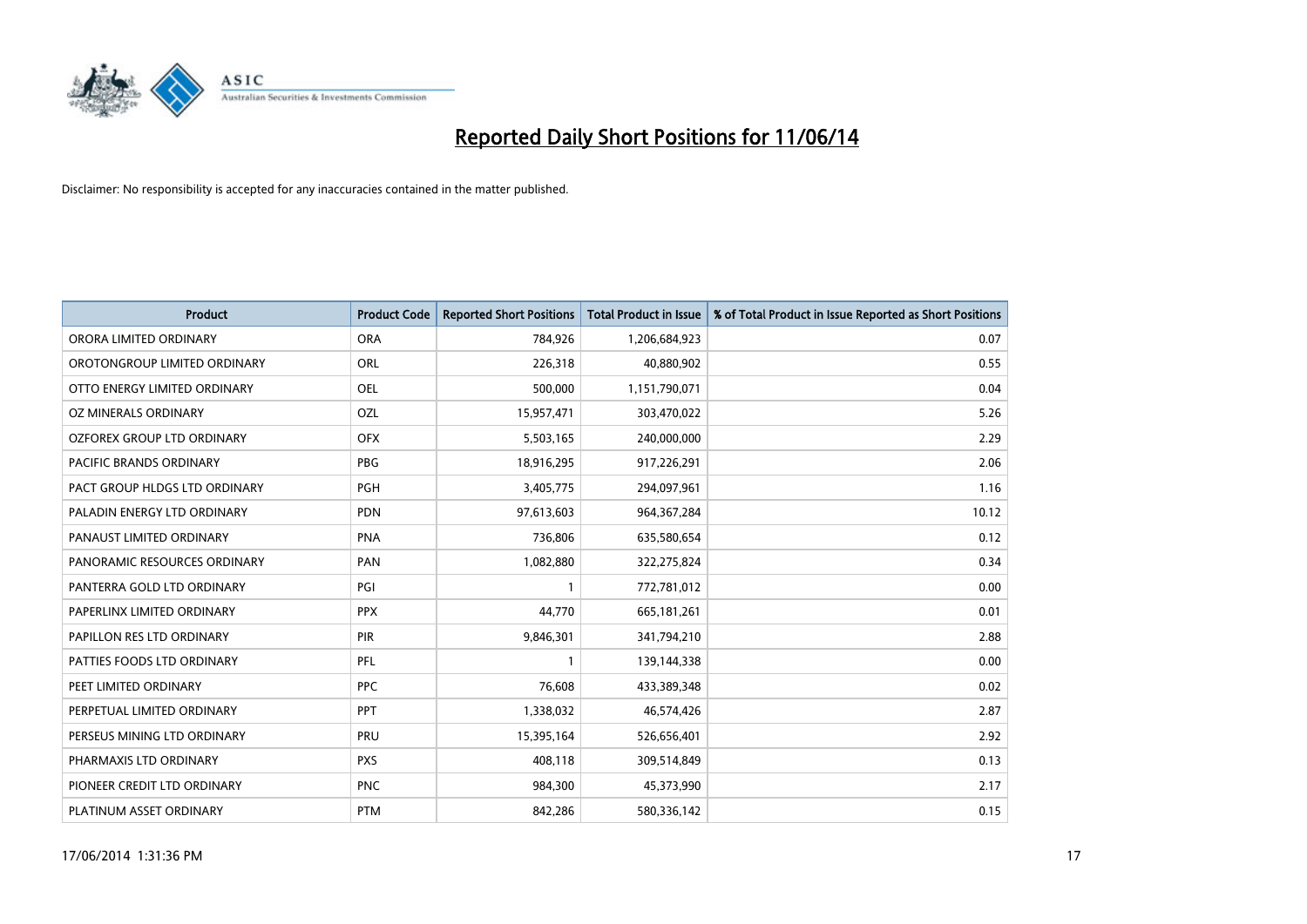

| <b>Product</b>                      | <b>Product Code</b> | <b>Reported Short Positions</b> | <b>Total Product in Issue</b> | % of Total Product in Issue Reported as Short Positions |
|-------------------------------------|---------------------|---------------------------------|-------------------------------|---------------------------------------------------------|
| PLATINUM AUSTRALIA ORDINARY         | <b>PLA</b>          | 836,027                         | 504,968,043                   | 0.17                                                    |
| PLATINUM CAPITAL LTD ORDINARY       | <b>PMC</b>          | 1,517                           | 231,071,933                   | 0.00                                                    |
| PMP LIMITED ORDINARY                | <b>PMP</b>          | 1,584,873                       | 323,781,124                   | 0.49                                                    |
| PRANA BIOTECHNOLOGY ORDINARY        | <b>PBT</b>          | 2,851,289                       | 488,646,960                   | 0.58                                                    |
| PREMIER INVESTMENTS ORDINARY        | <b>PMV</b>          | 117,846                         | 155,714,874                   | 0.08                                                    |
| PRIMA BIOMED LTD ORDINARY           | <b>PRR</b>          | 247,037                         | 1,228,709,341                 | 0.02                                                    |
| PRIMARY HEALTH CARE ORDINARY        | <b>PRY</b>          | 15,735,288                      | 505,659,944                   | 3.11                                                    |
| PRIME MEDIA GRP LTD ORDINARY        | <b>PRT</b>          | 2,169,346                       | 366,330,303                   | 0.59                                                    |
| PROGRAMMED ORDINARY                 | <b>PRG</b>          | 192,915                         | 118,253,992                   | 0.16                                                    |
| <b>QANTAS AIRWAYS ORDINARY</b>      | QAN                 | 74,245,240                      | 2,196,330,250                 | 3.38                                                    |
| <b>OBE INSURANCE GROUP ORDINARY</b> | OBE                 | 5,018,016                       | 1,253,883,293                 | 0.40                                                    |
| QRXPHARMA LTD ORDINARY              | QRX                 | 30,000                          | 164,190,969                   | 0.02                                                    |
| <b>QUBE HOLDINGS LTD ORDINARY</b>   | <b>QUB</b>          | 21,499,217                      | 1,051,172,929                 | 2.05                                                    |
| RAMELIUS RESOURCES ORDINARY         | <b>RMS</b>          | 11,839                          | 365,740,380                   | 0.00                                                    |
| RAMSAY HEALTH CARE ORDINARY         | <b>RHC</b>          | 1,317,371                       | 202,081,252                   | 0.65                                                    |
| RCG CORPORATION LTD ORDINARY        | <b>RCG</b>          | 125,147                         | 263,808,625                   | 0.05                                                    |
| <b>RCR TOMLINSON ORDINARY</b>       | <b>RCR</b>          | 632,960                         | 136,989,238                   | 0.46                                                    |
| <b>REA GROUP ORDINARY</b>           | <b>REA</b>          | 1,024,381                       | 131,714,699                   | 0.78                                                    |
| RECALL HOLDINGS LTD ORDINARY        | <b>REC</b>          | 2,632,351                       | 312,836,448                   | 0.84                                                    |
| RECKON LIMITED ORDINARY             | <b>RKN</b>          | 1,332,789                       | 126,913,066                   | 1.05                                                    |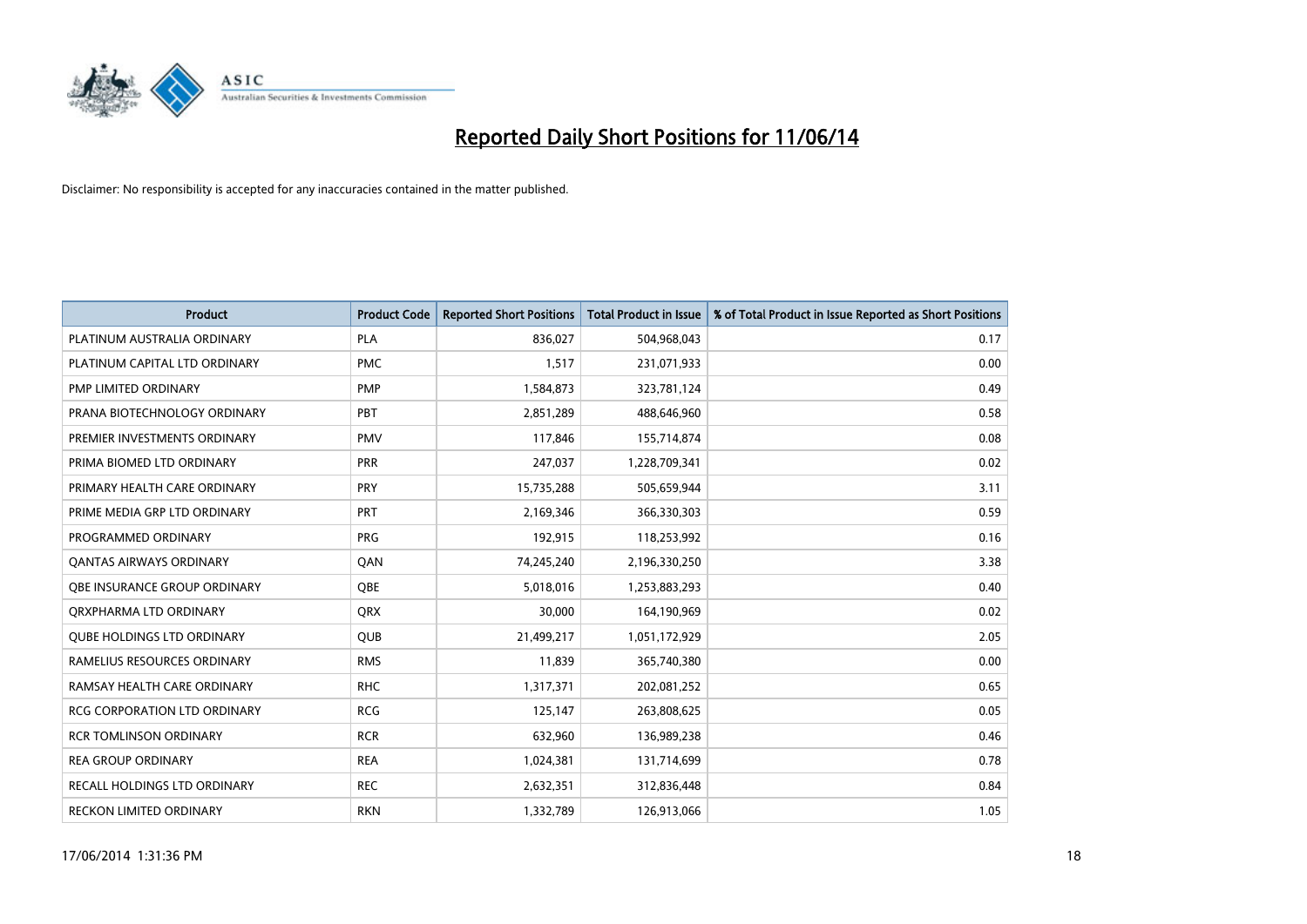

| <b>Product</b>                      | <b>Product Code</b> | <b>Reported Short Positions</b> | <b>Total Product in Issue</b> | % of Total Product in Issue Reported as Short Positions |
|-------------------------------------|---------------------|---------------------------------|-------------------------------|---------------------------------------------------------|
| <b>RED FORK ENERGY ORDINARY</b>     | <b>RFE</b>          | 1,814,386                       | 501,051,719                   | 0.36                                                    |
| REDBANK ENERGY LTD ORDINARY         | AEJ                 | 13                              | 786,287                       | 0.00                                                    |
| REECE AUSTRALIA LTD. ORDINARY       | <b>REH</b>          | 16                              | 99,600,000                    | 0.00                                                    |
| REED RESOURCES LTD ORDINARY         | <b>RDR</b>          | 1,015                           | 523,453,895                   | 0.00                                                    |
| <b>REGIS RESOURCES ORDINARY</b>     | RRL                 | 27,451,188                      | 499,744,095                   | 5.49                                                    |
| RESMED INC CDI 10:1                 | <b>RMD</b>          | 36,200,750                      | 1,402,915,440                 | 2.58                                                    |
| <b>RESOLUTE MINING ORDINARY</b>     | <b>RSG</b>          | 11,367,375                      | 641,189,223                   | 1.77                                                    |
| <b>RESOURCE GENERATION ORDINARY</b> | <b>RES</b>          | 1,220                           | 581,380,338                   | 0.00                                                    |
| <b>RETAIL FOOD GROUP ORDINARY</b>   | <b>RFG</b>          | 5,296,464                       | 144,868,508                   | 3.66                                                    |
| REX MINERALS LIMITED ORDINARY       | <b>RXM</b>          | 662,132                         | 220,519,784                   | 0.30                                                    |
| RIO TINTO LIMITED ORDINARY          | <b>RIO</b>          | 5,217,784                       | 435,758,720                   | 1.20                                                    |
| ROC OIL COMPANY ORDINARY            | <b>ROC</b>          | 3,456,951                       | 687,618,400                   | 0.50                                                    |
| ROYAL WOLF HOLDINGS ORDINARY        | <b>RWH</b>          | 192,532                         | 100,387,052                   | 0.19                                                    |
| RUBIK FINANCIAL LTD, ORDINARY       | <b>RFL</b>          | 41,052                          | 340,999,914                   | 0.01                                                    |
| RURALCO HOLDINGS ORDINARY           | <b>RHL</b>          | 1,000                           | 77,291,069                    | 0.00                                                    |
| SAI GLOBAL LIMITED ORDINARY         | SAI                 | 3,279,281                       | 210,815,541                   | 1.56                                                    |
| SALMAT LIMITED ORDINARY             | <b>SLM</b>          | 54                              | 159,812,799                   | 0.00                                                    |
| SAMSON OIL & GAS LTD ORDINARY       | <b>SSN</b>          | 18,358,960                      | 2,837,756,933                 | 0.65                                                    |
| SANDFIRE RESOURCES ORDINARY         | <b>SFR</b>          | 1,539,514                       | 155,640,968                   | 0.99                                                    |
| SANTOS LTD ORDINARY                 | <b>STO</b>          | 5,652,119                       | 975,333,205                   | 0.58                                                    |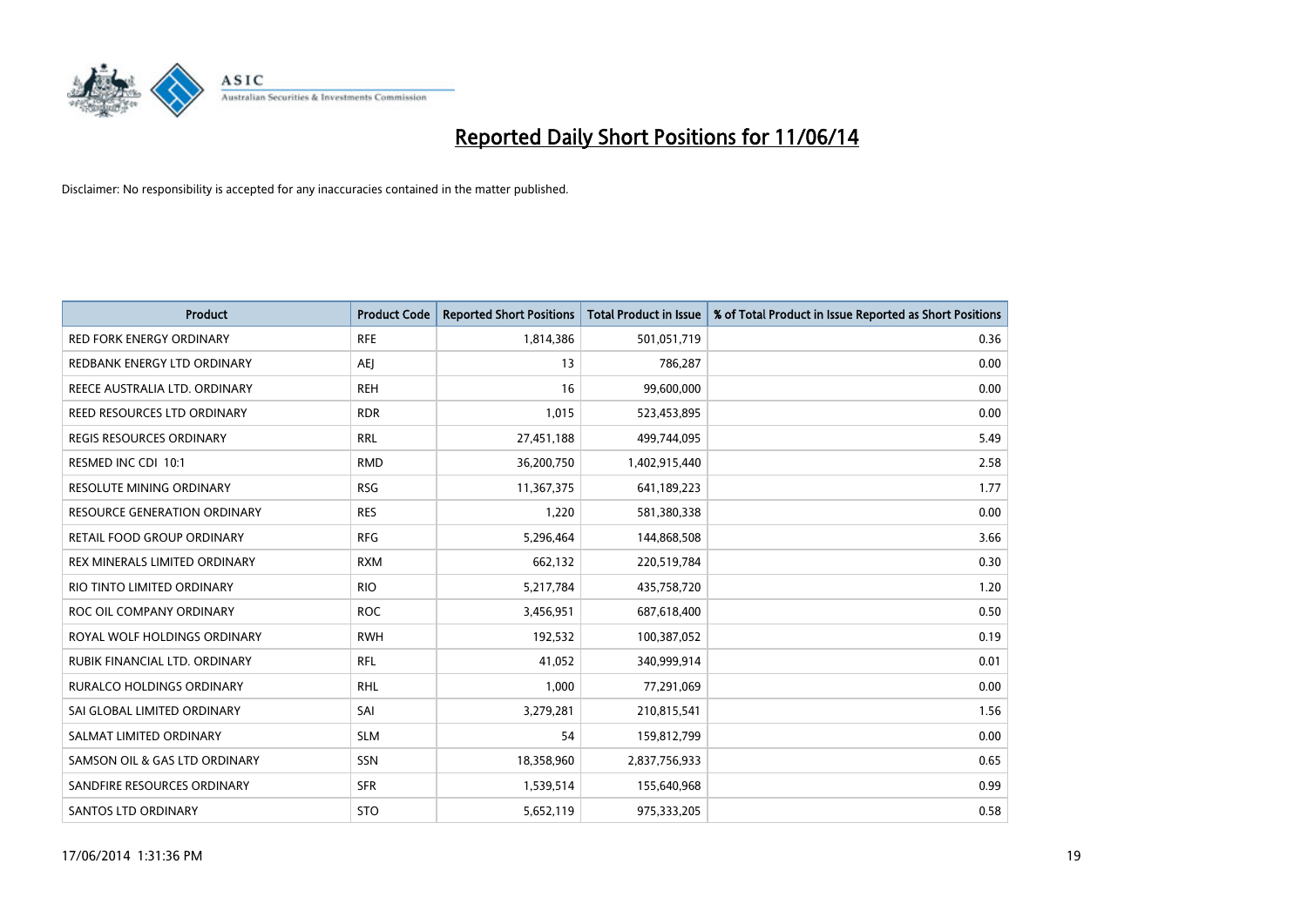

| Product                                  | <b>Product Code</b> | <b>Reported Short Positions</b> | <b>Total Product in Issue</b> | % of Total Product in Issue Reported as Short Positions |
|------------------------------------------|---------------------|---------------------------------|-------------------------------|---------------------------------------------------------|
| SARACEN MINERAL ORDINARY                 | <b>SAR</b>          | 1,649,420                       | 792,784,738                   | 0.21                                                    |
| SCA PROPERTY GROUP STAPLED SECURITIES    | <b>SCP</b>          | 40,832,505                      | 648,628,320                   | 6.30                                                    |
| SEDGMAN LIMITED ORDINARY                 | <b>SDM</b>          | 1,054,462                       | 227,059,277                   | 0.46                                                    |
| SEEK LIMITED ORDINARY                    | <b>SEK</b>          | 9,042,685                       | 340,384,875                   | 2.66                                                    |
| SELECT HARVESTS ORDINARY                 | <b>SHV</b>          | 63,911                          | 57,999,427                    | 0.11                                                    |
| SENEX ENERGY LIMITED ORDINARY            | SXY                 | 8,305,915                       | 1,145,083,917                 | 0.73                                                    |
| SERVCORP LIMITED ORDINARY                | <b>SRV</b>          | 8,544                           | 98,432,275                    | 0.01                                                    |
| SERVICE STREAM ORDINARY                  | <b>SSM</b>          | 30                              | 386,389,873                   | 0.00                                                    |
| SEVEN GROUP HOLDINGS ORDINARY            | <b>SVW</b>          | 335,245                         | 305,294,332                   | 0.11                                                    |
| SEVEN WEST MEDIA LTD ORDINARY            | SWM                 | 4,736,291                       | 999,160,872                   | 0.47                                                    |
| SG FLEET GROUP LTD ORDINARY              | SGF                 | 795,684                         | 242,691,826                   | 0.33                                                    |
| SIGMA PHARMACEUTICAL ORDINARY            | <b>SIP</b>          | 15,681,129                      | 1,112,511,644                 | 1.41                                                    |
| SILEX SYSTEMS ORDINARY                   | <b>SLX</b>          | 3,077,781                       | 170,367,734                   | 1.81                                                    |
| SILVER CHEF LIMITED ORDINARY             | SIV                 | 93,373                          | 29,333,629                    | 0.32                                                    |
| SILVER LAKE RESOURCE ORDINARY            | <b>SLR</b>          | 25,227,124                      | 503,233,971                   | 5.01                                                    |
| SIMS METAL MGMT LTD ORDINARY             | SGM                 | 12,509,190                      | 204,601,321                   | 6.11                                                    |
| SINGAPORE TELECOMM. CHESS DEPOSITARY INT | SGT                 | 13,105,093                      | 138,054,754                   | 9.49                                                    |
| SINO GAS ENERGY ORDINARY                 | <b>SEH</b>          | 2,474,399                       | 1,530,457,040                 | 0.16                                                    |
| SIRIUS RESOURCES NL ORDINARY             | <b>SIR</b>          | 12,932,041                      | 262,030,167                   | 4.94                                                    |
| SIRTEX MEDICAL ORDINARY                  | <b>SRX</b>          | 115,376                         | 56,108,439                    | 0.21                                                    |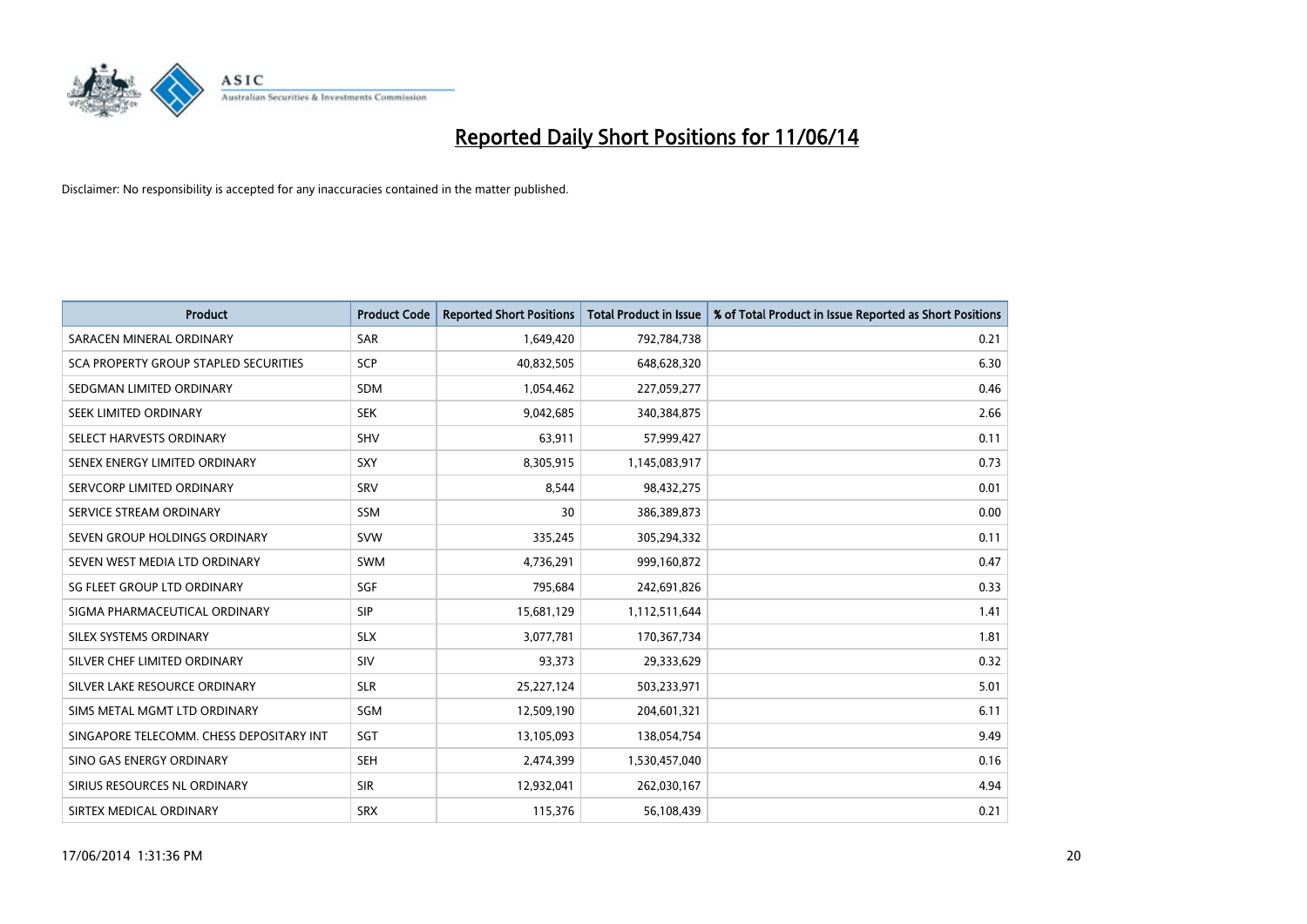

| <b>Product</b>                           | <b>Product Code</b> | <b>Reported Short Positions</b> | <b>Total Product in Issue</b> | % of Total Product in Issue Reported as Short Positions |
|------------------------------------------|---------------------|---------------------------------|-------------------------------|---------------------------------------------------------|
| SKILLED GROUP LTD ORDINARY               | <b>SKE</b>          | 2,039,445                       | 235,254,496                   | 0.87                                                    |
| SKY NETWORK ORDINARY                     | <b>SKT</b>          | 59,636                          | 389,139,785                   | 0.02                                                    |
| SKYCITY ENT GRP LTD ORDINARY             | <b>SKC</b>          | 170,434                         | 582,088,094                   | 0.03                                                    |
| <b>SLATER &amp; GORDON ORDINARY</b>      | <b>SGH</b>          | 6,931,828                       | 204,338,625                   | 3.39                                                    |
| SMS MANAGEMENT, ORDINARY                 | <b>SMX</b>          | 3,187,784                       | 70,099,763                    | 4.55                                                    |
| SONIC HEALTHCARE ORDINARY                | SHL                 | 2,994,420                       | 400,811,556                   | 0.75                                                    |
| SOUL PATTINSON (W.H) ORDINARY            | SOL                 | 10,105                          | 239,395,320                   | 0.00                                                    |
| SOUTH BOULDER MINES ORDINARY             | <b>STB</b>          | $\mathbf{1}$                    | 129,277,826                   | 0.00                                                    |
| SP AUSNET STAPLED SECURITIES             | <b>SPN</b>          | 41,859,448                      | 3,386,607,080                 | 1.24                                                    |
| SPARK INFRASTRUCTURE STAPLED US PROHIBT. | SKI                 | 14,741,574                      | 1,440,370,628                 | 1.02                                                    |
| SPDR 200 FUND ETF UNITS                  | STW                 | 69,931                          | 45,026,368                    | 0.16                                                    |
| SPDR 200 RESOURCES ETF UNITS             | <b>OZR</b>          | 188                             | 1,601,962                     | 0.01                                                    |
| SPECIALTY FASHION ORDINARY               | <b>SFH</b>          | 578,075                         | 192,236,121                   | 0.30                                                    |
| SPOTLESS GRP HLD LTD ORDINARY            | <b>SPO</b>          | 9,545,325                       | 1,098,290,178                 | 0.87                                                    |
| ST BARBARA LIMITED ORDINARY              | <b>SBM</b>          | 22,096,321                      | 488,074,077                   | 4.53                                                    |
| STARPHARMA HOLDINGS ORDINARY             | SPL                 | 14,047,500                      | 284,914,680                   | 4.93                                                    |
| STEADFAST GROUP LTD ORDINARY             | <b>SDF</b>          | 2,564,120                       | 501,638,307                   | 0.51                                                    |
| STH CRS ELECT ENGNR ORDINARY             | <b>SXE</b>          | 19,573                          | 161,523,130                   | 0.01                                                    |
| STHN CROSS MEDIA ORDINARY                | <b>SXL</b>          | 20,412,956                      | 705,246,986                   | 2.89                                                    |
| STOCKLAND UNITS/ORD STAPLED              | SGP                 | 23,035,069                      | 2,326,978,560                 | 0.99                                                    |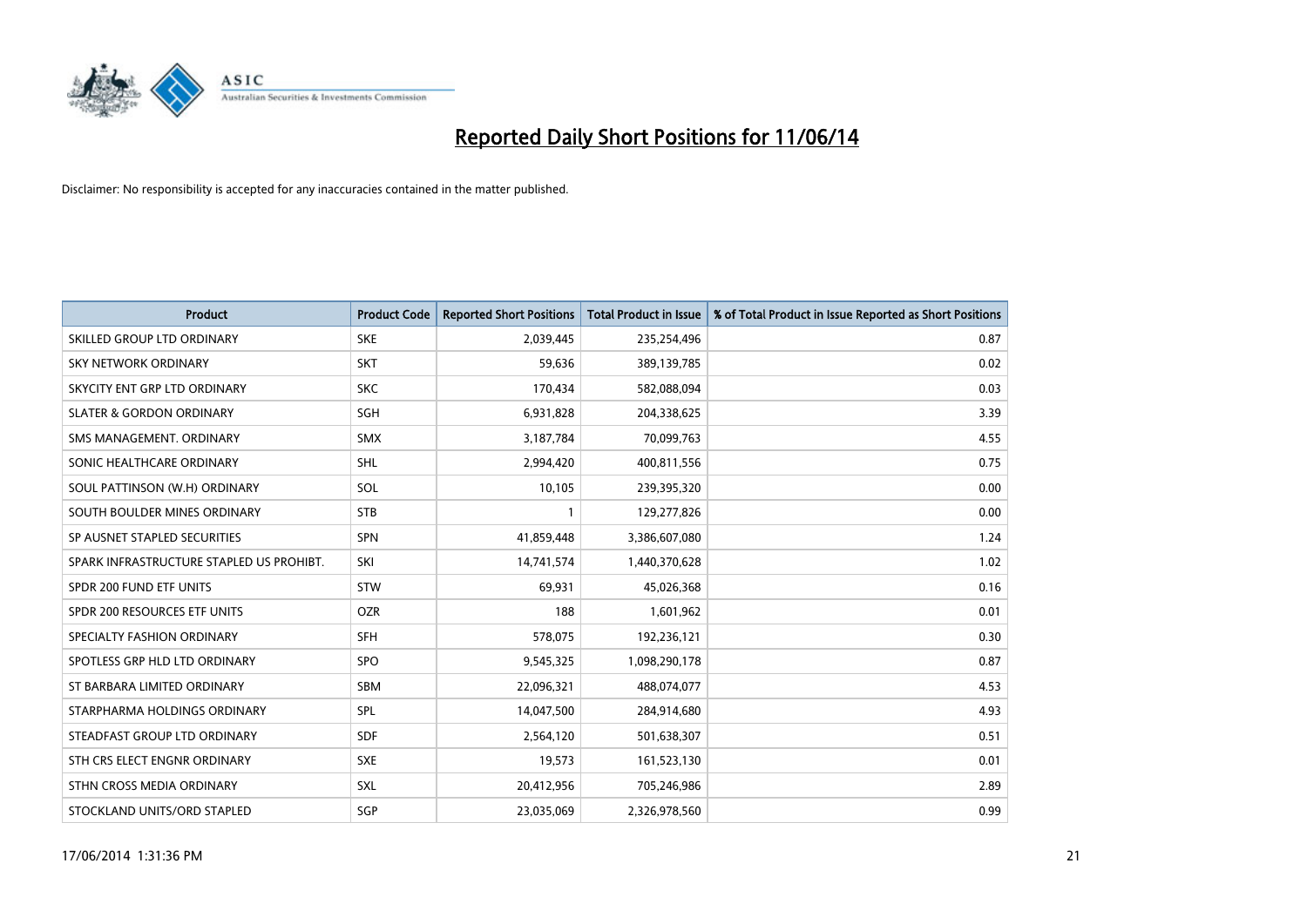

| <b>Product</b>                     | <b>Product Code</b> | <b>Reported Short Positions</b> | <b>Total Product in Issue</b> | % of Total Product in Issue Reported as Short Positions |
|------------------------------------|---------------------|---------------------------------|-------------------------------|---------------------------------------------------------|
| STRAITS RES LTD. ORDINARY          | SRO                 | 28,747                          | 1,217,730,293                 | 0.00                                                    |
| STRIKE ENERGY LTD ORDINARY         | <b>STX</b>          | 3,727                           | 833,330,946                   | 0.00                                                    |
| STW COMMUNICATIONS ORDINARY        | SGN                 | 2,553,448                       | 403,828,512                   | 0.63                                                    |
| SUNCORP GROUP LTD ORDINARY         | <b>SUN</b>          | 11,565,338                      | 1,286,600,980                 | 0.90                                                    |
| SUNDANCE ENERGY ORDINARY           | <b>SEA</b>          | 11,854,783                      | 547,675,861                   | 2.16                                                    |
| SUNDANCE RESOURCES ORDINARY        | SDL                 | 84,190,547                      | 3,079,369,367                 | 2.73                                                    |
| SUNLAND GROUP LTD ORDINARY         | <b>SDG</b>          | 97.598                          | 181,710,087                   | 0.05                                                    |
| SUPER RET REP LTD ORDINARY         | <b>SUL</b>          | 2,043,068                       | 196,731,620                   | 1.04                                                    |
| SYD AIRPORT STAPLED US PROHIBIT.   | <b>SYD</b>          | 13,303,711                      | 2,216,216,041                 | 0.60                                                    |
| SYRAH RESOURCES ORDINARY           | <b>SYR</b>          | 6,238,330                       | 162,500,614                   | 3.84                                                    |
| TABCORP HOLDINGS LTD ORDINARY      | <b>TAH</b>          | 14,639,655                      | 762,954,019                   | 1.92                                                    |
| TANAMI GOLD NL ORDINARY            | <b>TAM</b>          | $\mathbf{1}$                    | 1,175,097,046                 | 0.00                                                    |
| <b>TANGIERS PETROLEUM ORDINARY</b> | <b>TPT</b>          | 50,000                          | 198,266,103                   | 0.03                                                    |
| TAP OIL LIMITED ORDINARY           | <b>TAP</b>          | 36,184                          | 242,237,221                   | 0.01                                                    |
| TASSAL GROUP LIMITED ORDINARY      | <b>TGR</b>          | 53,100                          | 146,507,029                   | 0.04                                                    |
| <b>TATTS GROUP LTD ORDINARY</b>    | <b>TTS</b>          | 28,686,626                      | 1,434,447,341                 | 2.00                                                    |
| TECHNOLOGY ONE ORDINARY            | <b>TNE</b>          | 133,767                         | 307,751,455                   | 0.04                                                    |
| TELECOM CORPORATION ORDINARY       | <b>TEL</b>          | 8,131,348                       | 1,828,530,844                 | 0.44                                                    |
| TELSTRA CORPORATION, ORDINARY      | <b>TLS</b>          | 20,850,661                      | 12,443,074,357                | 0.17                                                    |
| TEN NETWORK HOLDINGS ORDINARY      | <b>TEN</b>          | 164,623,177                     | 2,630,984,596                 | 6.26                                                    |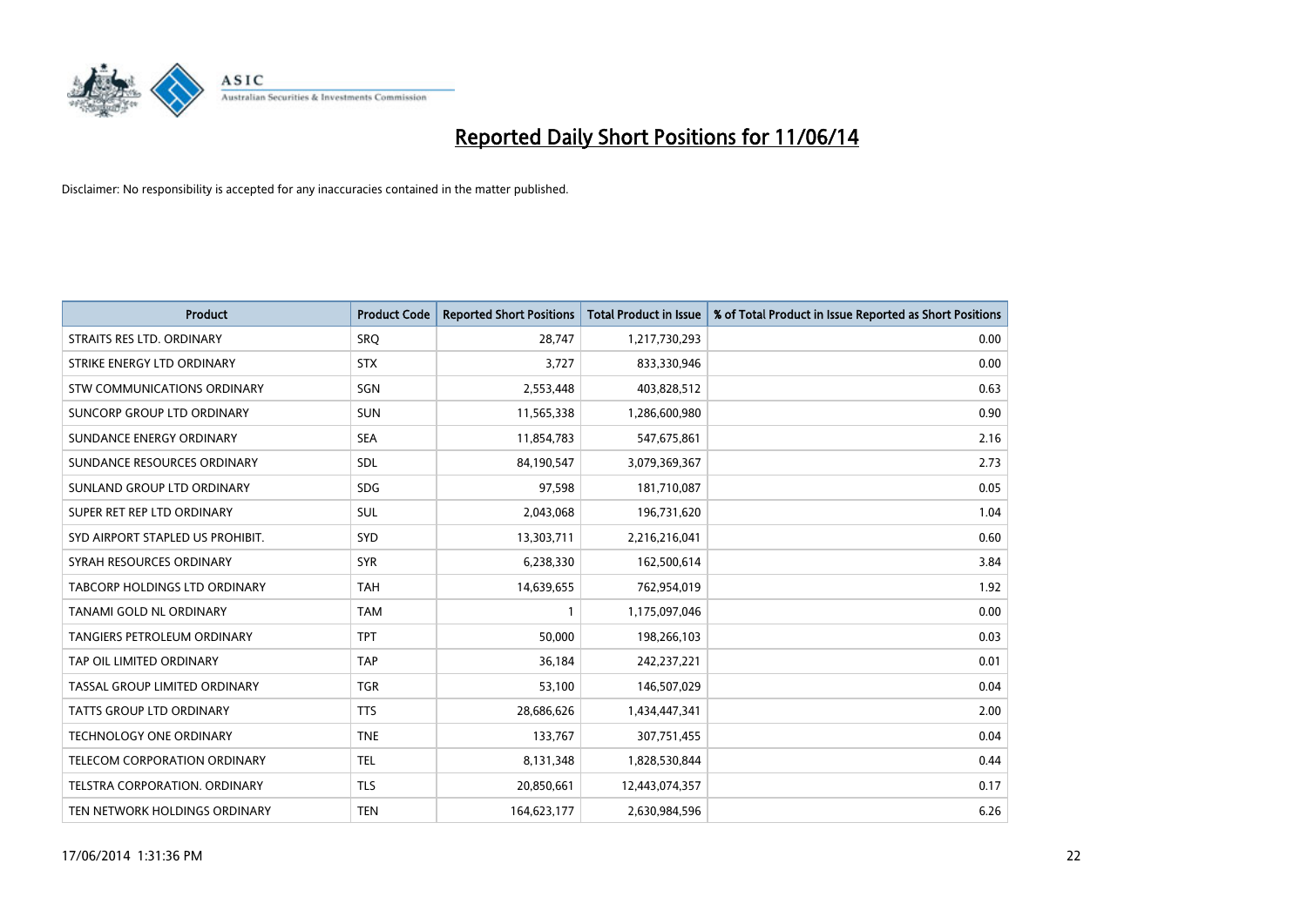

| Product                              | <b>Product Code</b> | <b>Reported Short Positions</b> | Total Product in Issue | % of Total Product in Issue Reported as Short Positions |
|--------------------------------------|---------------------|---------------------------------|------------------------|---------------------------------------------------------|
| TERANGA GOLD CORP CDI 1:1            | <b>TGZ</b>          | 135,972                         | 95,839,726             | 0.14                                                    |
| TFS CORPORATION LTD ORDINARY         | <b>TFC</b>          | 2,028,162                       | 324,157,408            | 0.63                                                    |
| THE REJECT SHOP ORDINARY             | <b>TRS</b>          | 3,139,926                       | 28,826,248             | 10.89                                                   |
| THORN GROUP LIMITED ORDINARY         | <b>TGA</b>          | 34,982                          | 149,494,813            | 0.02                                                    |
| <b>TIGER RESOURCES ORDINARY</b>      | TGS                 | 1,345,804                       | 838,897,617            | 0.16                                                    |
| TITAN ENERGY SERVICE ORDINARY        | <b>TTN</b>          | 15,585                          | 50,561,915             | 0.03                                                    |
| TOLL HOLDINGS LTD ORDINARY           | <b>TOL</b>          | 28,309,703                      | 717,133,875            | 3.95                                                    |
| TOX FREE SOLUTIONS ORDINARY          | <b>TOX</b>          | 3,125,228                       | 133,752,359            | 2.34                                                    |
| TPG TELECOM LIMITED ORDINARY         | <b>TPM</b>          | 10,429,789                      | 793,808,141            | 1.31                                                    |
| <b>TRADE ME GROUP ORDINARY</b>       | <b>TME</b>          | 1,529,580                       | 396,584,956            | 0.39                                                    |
| TRANSFIELD SERVICES ORDINARY         | <b>TSE</b>          | 41,024,029                      | 512,457,716            | 8.01                                                    |
| TRANSPACIFIC INDUST, ORDINARY        | <b>TPI</b>          | 14,082,996                      | 1,578,786,704          | 0.89                                                    |
| TRANSURBAN GROUP TRIPLE STAPLED SEC. | <b>TCL</b>          | 12,389,327                      | 1,896,384,069          | 0.65                                                    |
| <b>TREASURY GROUP ORDINARY</b>       | <b>TRG</b>          | 16,887                          | 23,070,755             | 0.07                                                    |
| TREASURY WINE ESTATE ORDINARY        | <b>TWE</b>          | 33,754,564                      | 649,427,560            | 5.20                                                    |
| TROY RESOURCES LTD ORDINARY          | <b>TRY</b>          | 3,267,571                       | 195,034,997            | 1.68                                                    |
| TWENTY-FIRST FOX INC B VOTING CDI    | <b>FOX</b>          | 9,824                           | 135,666,441            | 0.01                                                    |
| UGL LIMITED ORDINARY                 | UGL                 | 18,672,672                      | 166,511,240            | 11.21                                                   |
| UNILIFE CORPORATION CDI 6:1          | <b>UNS</b>          | 120,000                         | 264,454,422            | 0.05                                                    |
| US MASTERS RES FUND ORDINARY UNITS   | <b>URF</b>          | 27                              | 263,972,915            | 0.00                                                    |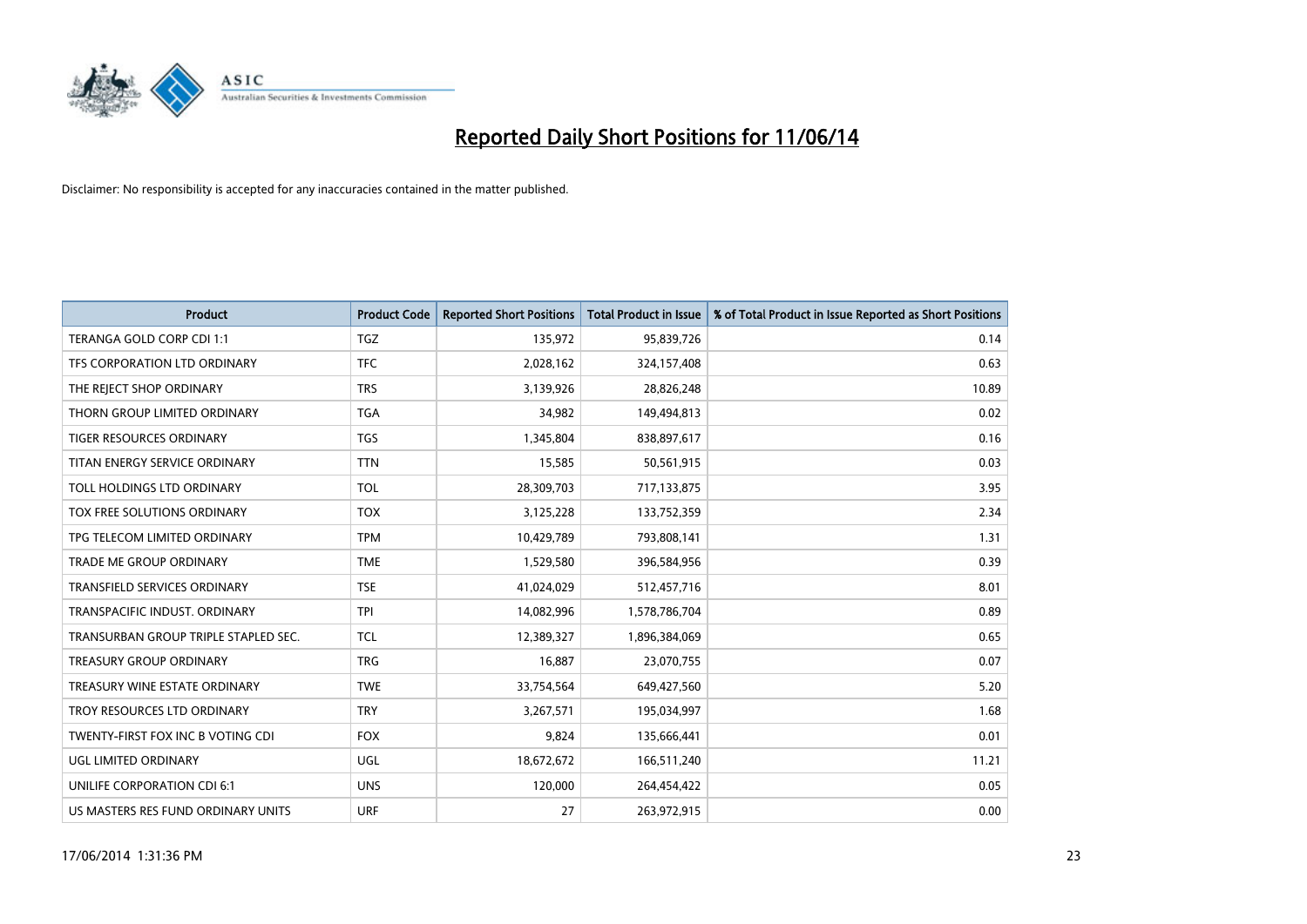

| <b>Product</b>                       | <b>Product Code</b> | <b>Reported Short Positions</b> | Total Product in Issue | % of Total Product in Issue Reported as Short Positions |
|--------------------------------------|---------------------|---------------------------------|------------------------|---------------------------------------------------------|
| UXC LIMITED ORDINARY                 | <b>UXC</b>          | 3,239,501                       | 322,039,934            | 1.01                                                    |
| <b>VEDA GROUP LTD ORDINARY</b>       | <b>VED</b>          | 13,840,298                      | 842,055,406            | 1.64                                                    |
| <b>VILLAGE ROADSHOW LTD ORDINARY</b> | <b>VRL</b>          | 1,430,328                       | 159,498,988            | 0.90                                                    |
| <b>VIRGIN AUS HLDG LTD ORDINARY</b>  | <b>VAH</b>          | 61,050,262                      | 3,514,825,734          | 1.74                                                    |
| <b>VIRTUS HEALTH LTD ORDINARY</b>    | <b>VRT</b>          | 3,218,551                       | 79,722,678             | 4.04                                                    |
| VISION EYE INSTITUTE ORDINARY        | VEI                 | 86,110                          | 161,017,230            | 0.05                                                    |
| <b>VOCATION LTD ORDINARY</b>         | <b>VET</b>          | 11,451,194                      | 202,899,894            | 5.64                                                    |
| <b>VOCUS COMMS LTD ORDINARY</b>      | <b>VOC</b>          | 451,359                         | 92,934,834             | 0.49                                                    |
| WARRNAMBOOL CHEESE ORDINARY          | <b>WCB</b>          | 19                              | 56,098,797             | 0.00                                                    |
| <b>WATPAC LIMITED ORDINARY</b>       | <b>WTP</b>          | 4,919                           | 186,489,922            | 0.00                                                    |
| <b>WDS LIMITED ORDINARY</b>          | <b>WDS</b>          | 14,372                          | 144,740,614            | 0.01                                                    |
| WEBIET LIMITED ORDINARY              | <b>WEB</b>          | 1,671,430                       | 79,397,959             | 2.11                                                    |
| <b>WESFARMERS LIMITED ORDINARY</b>   | <b>WES</b>          | 4,130,062                       | 1,143,274,951          | 0.36                                                    |
| WESTERN AREAS LTD ORDINARY           | <b>WSA</b>          | 17,835,010                      | 232,310,014            | 7.68                                                    |
| WESTERN DESERT RES. ORDINARY         | <b>WDR</b>          | 5,457,995                       | 620,049,919            | 0.88                                                    |
| WESTERN DESERT RES. RIGHTS 31-MAR-14 | <b>WDRR</b>         | 17,835                          | 120,009,662            | 0.01                                                    |
| WESTFIELD GROUP ORD/UNIT STAPLED SEC | <b>WDC</b>          | 4,777,816                       | 2,078,089,686          | 0.23                                                    |
| WESTFIELD RETAIL TST UNIT STAPLED    | <b>WRT</b>          | 12,797,550                      | 2,979,214,029          | 0.43                                                    |
| <b>WESTPAC BANKING CORP ORDINARY</b> | <b>WBC</b>          | 23,499,000                      | 3,109,048,309          | 0.76                                                    |
| WHITE ENERGY COMPANY ORDINARY        | <b>WEC</b>          | 40,000                          | 322,974,494            | 0.01                                                    |